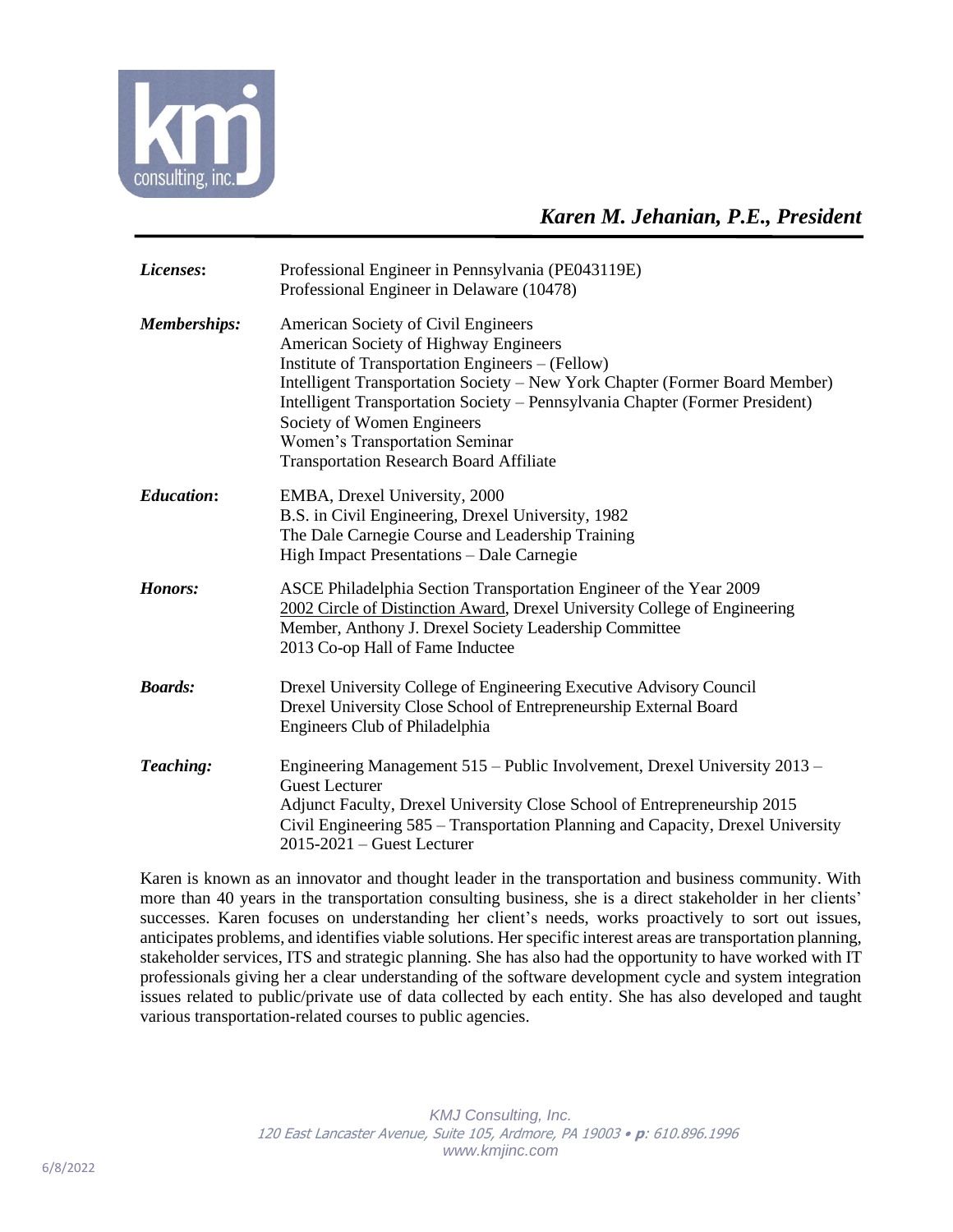## *Relevant Projects*

- **Spring Garden Street Improvement Project** Principal in Charge for coordinating and overseeing KMJ's stakeholder engagement and capacity analysis efforts. Federal, State, and City partners have joined to launch the ALLways River to River - Spring Garden Street Improvement Project, a sustainable, bicycle and pedestrian friendly investment in Philadelphia's Spring Garden Street that will provide a stronger link between the Delaware and Schuylkill Rivers. KMJ is planning, organizing and conducting meetings with stakeholders and the public. KMJ is providing stakeholder engagement, traffic engineering and analysis tasks for this corridor improvement project. KMJ is developing a Synchro model to evaluate existing conditions and future improvements along the corridor (2019- 2020)
- **Martin Luther King, Jr. Drive Bridge Rehabilitation** Principal in Charge for overseeing KMJ's stakeholder engagement efforts. KMJ planned, organized and conducted virtual public involvement for this project. A secure project website was created to accommodate project exhibits and a comment form. An informative project video was recorded to introduce website visitors to the project. Stakeholder engagement is key to a successful transformation as envisioned for this area. KMJ was responsible for all aspects of Stakeholder and Public Engagement program throughout this design project. (2020-2021)
- **City of Philadelphia Traffic Operations and ITS (TOITS) WO#2 – Broad, Germantown and Erie Avenue Alternatives Analysis –** Principal in Charge for overseeing all aspects of KMJ's work on this project. KMJ conducted field observations (observing pedestrians, traffic flow and queues, and transit activity) during the weekday morning and afternoon peak periods as well as Saturday afternoon peak period. Vehicle and bicycle parking observations were also made along Broad Street, Erie Avenue and Germantown Avenue during the weekday morning and afternoon peak periods as well as Saturday afternoon peak period. KMJ summarized all existing conditions observations with tables, pictures, descriptions and field notes. (2019)
- **City of Philadelphia Neighborhood Slow Zone Program Application –** Principal in Charge for overseeing all aspects of KMJ's work on this project. KMJ prepared for and participated in four public meetings with residents in the Fairhill neighborhood to learn firsthand about the issues and hear their concerns. Based on the comments received from residents at the first two meetings, KMJ identified traffic calming measures that would be effective in the area and drafted a concept plan. KMJ then presented the traffic calming measures to residents for additional input at two public meetings. KMJ drafted a final concept plan indicating the traffic calming program in the Fairhill Neighborhood and prepared a preliminary cost estimate. (2019)
- **City of Philadelphia Broad Street Side Path –** Principal in Charge for overseeing all aspects of KMJ's work on this project. KMJ prepared pavement marking and signing plans for a proposed bicycle path along Broad Street in South Philadelphia. KMJ will submit 60%, 90% and final design plans for approval by the City of Philadelphia and PennDOT. (2020)
- **City of Philadelphia Island Avenue Improvement Project –** Principal in Charge for coordinating and overseeing KMJ's project efforts. The goal of this project is to prepare final design plans for improvements along Island Avenue from Elmwood Avenue to Suffolk Avenue. Stakeholder engagement will be a key component of this project. KMJ will coordinate among the consulting team and the Streets Department to ensure that the information being presented is consumable to the stakeholders. KMJ is preparing for and conducting meetings with the City Project Team, Project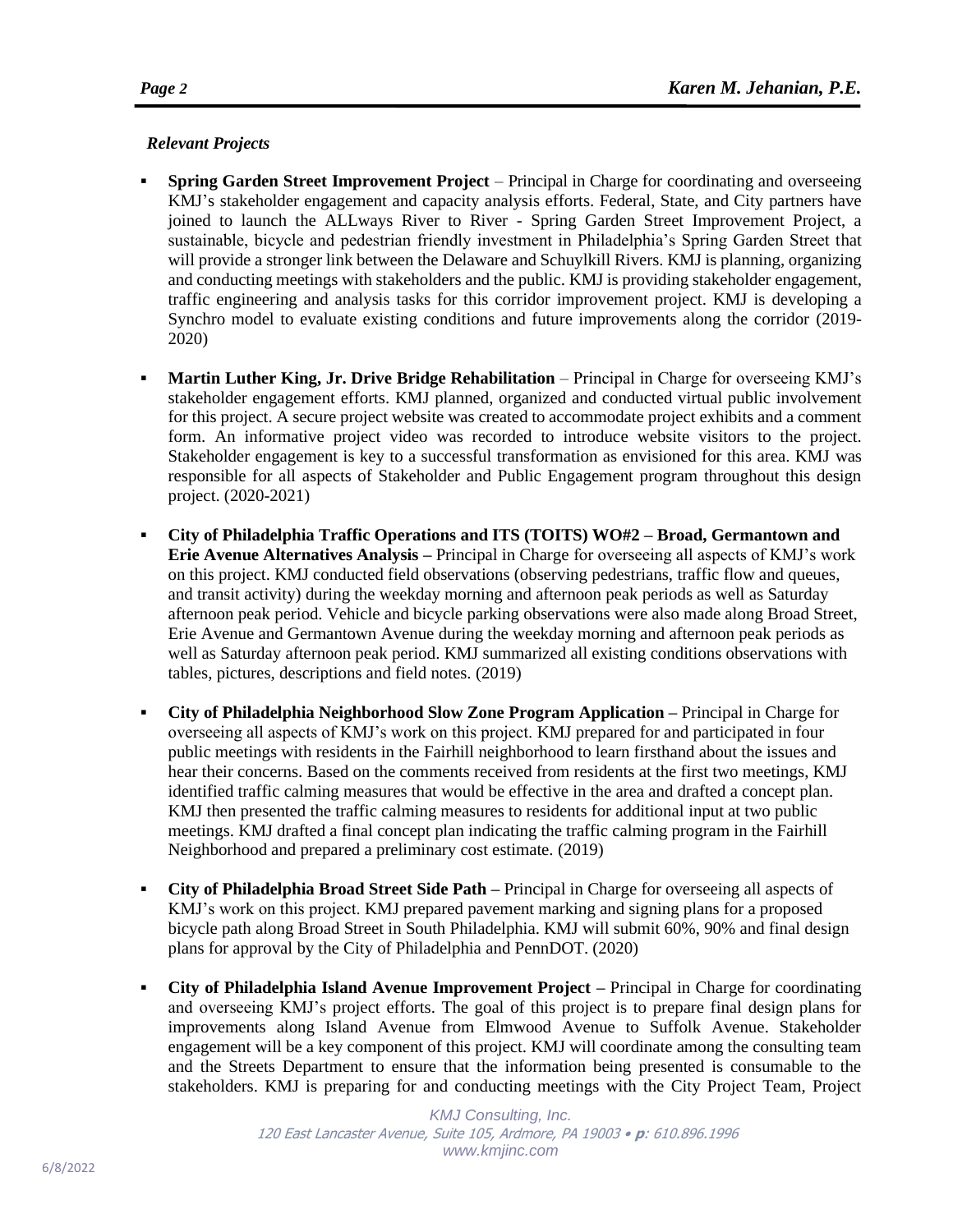Stakeholder Group, and various community groups. **KMJ designed 64 ADA ramps and three bicycle ramps at 11 intersections on the Island Avenue corridor.** All ramps comply with both PennDOT and the City of Philadelphia standards. **KMJ is also responsible for designing four SEPTA trolley platforms at Island Avenue/Lindbergh Avenue and Island Avenue/Tanager Street.** These were the first trolley platforms of this type designed in the City of Philadelphia. (2022)

- **Pennsylvania Department of Transportation E04294 District 6-0 ADA Review Support Services**  – Principal in Charge of KMJ's efforts on this project. KMJ reviews ADA ramp designs submitted to PennDOT District 6-0 to ensure compliance with PennDOT standards. KMJ coordinates with applications, District 6-0 staff and the ADA Review Support Services team to ensure a cohesive review process. (2019-2023)
- **Pennsylvania Department of Transportation E03954 District 6-0 Road Safety - WO #2**  Principal in Charge of KMJ's efforts on this project. PennDOT District 6-0 is seeking innovative lowcost safety approaches to improve high crash corridors within the City of Philadelphia. **KMJ prepared traffic signal plans for 17 intersections as well as an interconnect plan for both 2nd Street and 5th Street.** In addition, KMJ coordinated between and among the Philadelphia Water Department and PennDOT about potential bump-out locations along 2<sup>nd</sup> Street. (2017-2020)
- **Pennsylvania Department of Transportation E04239 District 6-0 Districtwide 2019 HSIP Program –** Principal in Charge of all aspects of KMJ's work on this project. PennDOT District 6-0 pursues innovative low-cost safety approaches to improve high crash locations and corridors within the district. PennDOT has initiated low-cost safety improvements to reduce the number of fatalities on Pennsylvania roadways. Types of low-cost safety countermeasures include, improved signage, pavement markings, traffic signal design and pedestrian signal installation. Some assignments included Intersection Safety Implementation Plan (ISIP) and Roadway Departure Implementation Plan (RDIP). KMJ completed Highway Safety Manual (HSM) analysis for five (5) corridors in the City of Philadelphia. KMJ prepared construction plans for both signalized and unsignalized intersections, signal permit plans and signal system plans in most of the five District 6 counties. In addition, KMJ conducted data collection, Synchro analysis, and traffic signal warrant analysis as part of the assignments. (2019-2021)
- **Pennsylvania Department of Transportation E04083 District 6-0 Portfolio Management –** Principal in Charge of all aspects of KMJ's work on this project. KMJ reviews ADA ramp design submitted to PennDOT District 6-0 to ensure compliance with PennDOT standards. KMJ coordinates with applications, and District 6-0 staff to ensure a cohesive review process. In addition, KMJ investigated existing truck activity and intersection features along the Levick Street corridor from the Tacony-Palmyra Bridge to Roosevelt Boulevard in the City of Philadelphia. KMJ conducted field measurements and observations and completed a PennDOT TE-109 form (Engineering and Traffic Study for Restrictions as to Weight, Size, Kind or Class, or Type of Load Based on Highway, Bridge, or Traffic Conditions). (2019-2020)
- **Pennsylvania Department of Transportation E04435 District 5-0 US Route 22 Resurfacing –** Principal in Charge of all aspects of KMJ's work on this project. KMJ developed Transportation Management Plans (TMPs) for two sections of US Route 22 in Lehigh and Northampton Counties. The TMP includes PennDOT and contractor roles and responsibilities, US Route 22 traffic conditions, a Traffic Operations Plan (TOP), Public Information Plan (PIP), and TMP performance assessment strategies, as well as a Work Zone Impact Analysis (WZIA) and Incident Management Plan (IMP).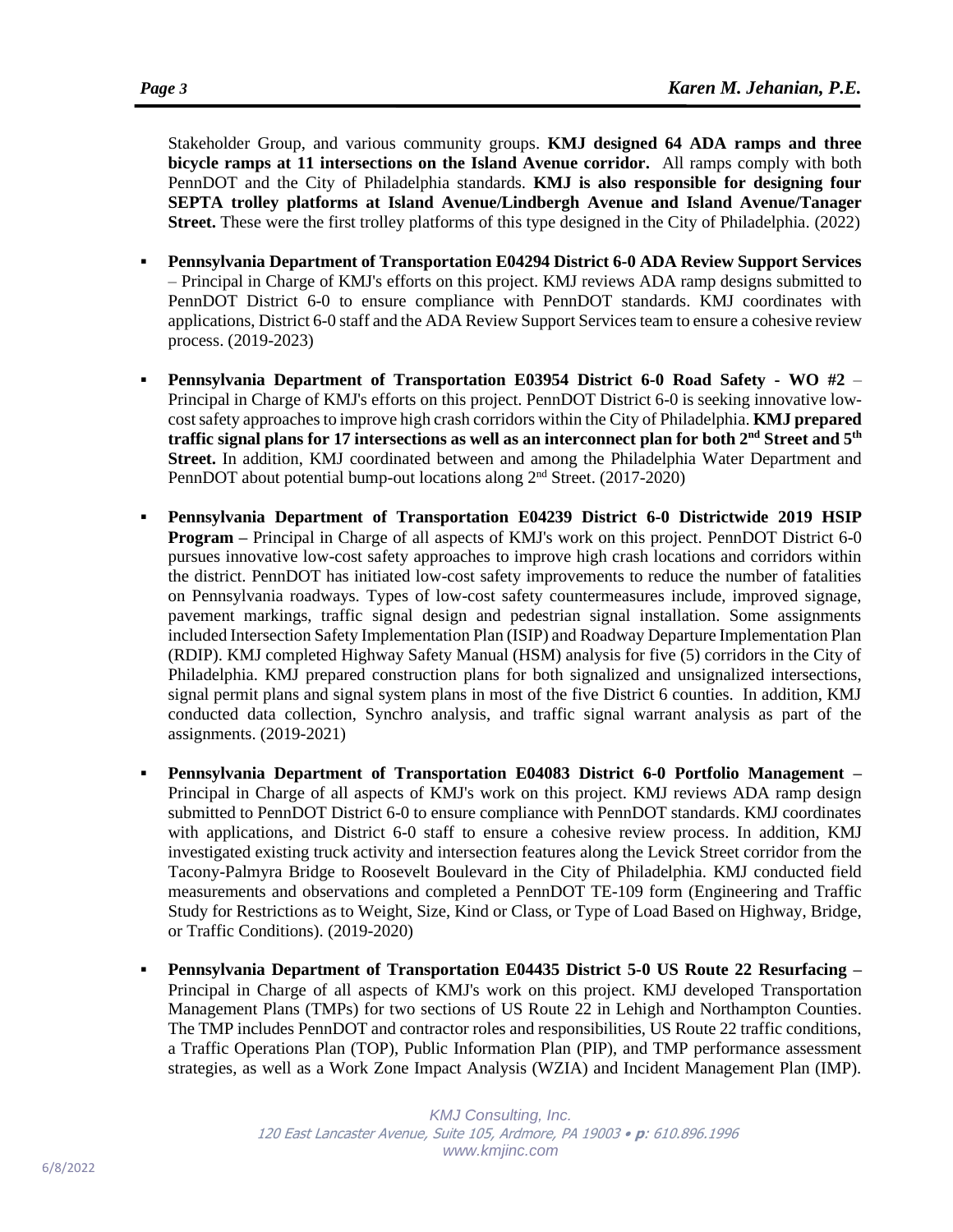KMJ coordinated with the project team and PennDOT District 5-0 to get approval on the TMP for each section. (2019-2022)

- **City of Philadelphia Cottman Avenue Improvement Project** Principal in Charge for overseeing KMJ's stakeholder engagement and design efforts on this project. The goal of this project is to develop, with input from the public, a conceptual plan and a conceptual construction estimate for Cottman Avenue improvements between Roosevelt Boulevard and Castor Avenue including streetscape. Stakeholder engagement is key to a successful transformation envisioned for this area. KMJ is responsible for providing Stakeholder and Public coordination throughout this project, specifically planning, organizing, and conducting the project steering committee meetings and the public open house. KMJ coordinated with and among the consulting team and City agencies including Streets Department, Commerce Department, Philadelphia Water Department, and the Philadelphia City Planning Commission. KMJ is also responsible for designing a traffic signal at the intersection of Cottman Avenue and Rupert Street. KMJ will develop 60%, 90% and final design plans for the traffic signal in accordance with both City of Philadelphia and PennDOT standards. (2018-2022)
- **City of Philadelphia TEDS Citywide 105 Preliminary Design, City of Philadelphia Department of Streets –** Principal in charge for overseeing all aspects of KMJ's work on this project. KMJ designed a total of 54 ADA curb ramps in the Chestnut Hill section of Philadelphia to comply with both PennDOT and the City of Philadelphia standards. KMJ conducted field investigations at all ramp locations and took measurements to verify the survey. In addition to curb ramp designs, KMJ participated in a public open house to inform local residents and business owners of the project and received feedback. KMJ will also participate in individual meetings with property owners potentially affected by the ADA ramp designs. (2018-2019)
- **National Performance Management Research Data Set (NPMRDS) –** Principal in charge of KMJ's efforts related to Tier I support, including responding to technical support questions ranging from data access to HPMS conflation and data validation, NHS/shapefile coverage, and MAP-21 PM3 issues. KMJ fields 10 to 15 support requests per day and most are resolved within minutes – well under the 48-hour contract requirement. KMJ is also responsible for coordination of data access including the data sharing agreement process and development of the NPMRDS quick start guide. (2017-2027)
- **Pennsylvania Department of Transportation 4400004480 Capital Planning Tool Hosting, Support & Maintenance** – Technical lead responsible for visual design techniques to train and educate users of the Capital Planning Tool in a compelling and efficient manner. KMJ created a rich, intuitive guide for users of the Capital Planning Tool. This application allows agencies to manage and visualize assets, asset replacement policies, funding sources, and other key components in the capital planning process. (2018-2023)
- **Program Management and Logistics Support, The Eastern Transportation Coalition**  Technical lead that provides technical and logistics support for The Eastern Transportation Coalition staff and member agencies. This assignment involves technical expertise and leadership as well as the ability to clearly communicate complex concepts. KMJ provides technical and logistics support to the Coalition's programs, including TSMO, CAV and Freight. KMJ supports and organizes **Virtual meetings** as well as **hybrid-structured (in-person/webinar) meetings for 50 or more attendees;** conducts research; prepares technical reports and documents; and identifies technology transfer and knowledge enhancement. The technical support aspects of the project involve developing and organizing technical programs, meeting materials, and coordinating of on-going technical projects. **KMJ has supported the Coalition and its member agencies since 2003.**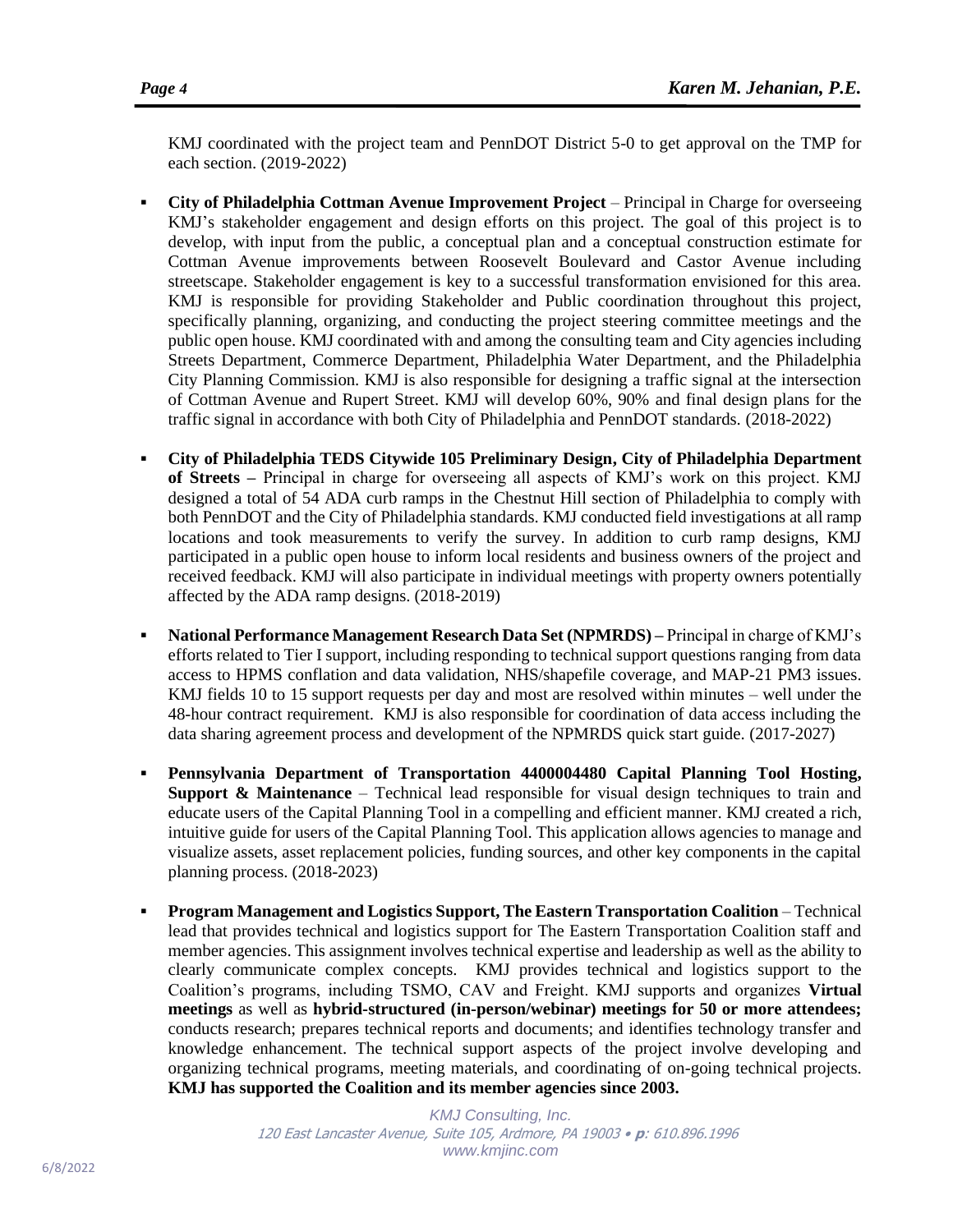KMJ has developed and conducted several in-person, on-location technical symposia bringing together panelists and participants from every part of the US. **KMJ takes a systematic technologyfocused approach and has developed a detailed event checklist to ensure success.** All attendees receive confirmation of their registration and follow up information related to the meeting. Lastly, KMJ conducts dry-runs with particpants, checks the technology platform and reviews all presentations prior to the event to ensure they are legible, understandable, and aesthetically pleasing within the specifications of the client. KMJ's direct personal touch enhances the member agencies' experience. (2004-2023)

- **City of Philadelphia American Street Improvement Project – Traffic Engineering, City of Philadelphia Department of Streets –** Principal in charge of overseeing KMJ's involvement in this project. KMJ was responsible for the coordination among stakeholder groups and public coordination throughout this project. KMJ facilitated all meetings including the Project Steering Committee Meetings, Lunchtime Business Meetings, and Public Open Houses. KMJ planned, organized and conducted each of these events. KMJ was also responsible for the Traffic Control Plans, the design of 24 ADA curb ramps along the corridor and designed and built a website for the public during the construction phase. The City of Philadelphia has received federal funding to make improvements along the two-mile North American Street corridor between Girard and Indiana Avenues. The aim of this project is to make American Street work better for its users and to provide improved streetscape amenities, including green storm-water infrastructure, while continuing to accommodate the transportation needs of this diverse corridor. (2016-2020)
- **Pennsylvania Department of Transportation District 6-0 E03469 I-95 Central and South Philadelphia Project –** Principal in charge of overseeing the development of HCS analysis for ramps, freeways, and weaving segments on I-95 between the I-676 and CD Road interchanges. Also responsible for organizing field views of more than 50 intersections in the vicinity of Columbus Boulevard and the stadiums, travel time runs and an origin-destination (OD) study. KMJ is also responsible for the development of Synchro analysis for more than 50 intersections during weekday peak hours for existing, no build and build alternatives. (2016-2022)
- **Pennsylvania Turnpike Commission – Transportation Operations and ITS, Smart Work Zones –** Principal in charge for overseeing and reviewing all of KMJ's work on this project. The Pennsylvania Turnpike Commission (PTC) is working to create a Smart Work Zone Concept of Operations to detect, display and disseminate traffic impacts associated with roadway construction efforts. KMJ worked with Gannett Fleming to provide comprehensive research to identify best practices for the PTC's Smart Work Zone Systems. The best practices memo was comprised of a literature review, which researched federal and state agency-published documents, academic primary research, and tech showcases, along with four state DOT interviews with nationally recognized smart work zone experts. This memo summarized types of devices deployed, overall deployment approaches, application types, communications protocols, traveler information techniques, connected vehicle applications, procurement mechanisms, project costs, and success measures. (2017)
- **Pennsylvania Turnpike Commission – Transportation Operations, Wrong Way Driving Study –** Principal in charge for overseeing all of KMJ's efforts. The Pennsylvania Turnpike Commission (PTC) is seeking a solution to combat wrong way driving practices. KMJ is responsible for Stakeholder survey, outreach and documentation. KMJ created an in-depth online survey for PTC Interchange managers, District Managers, Maintenance and TOC Staff. Based on this survey, KMJ conducted several interviews with PTC employees who could identify problems and produce solutions to wrong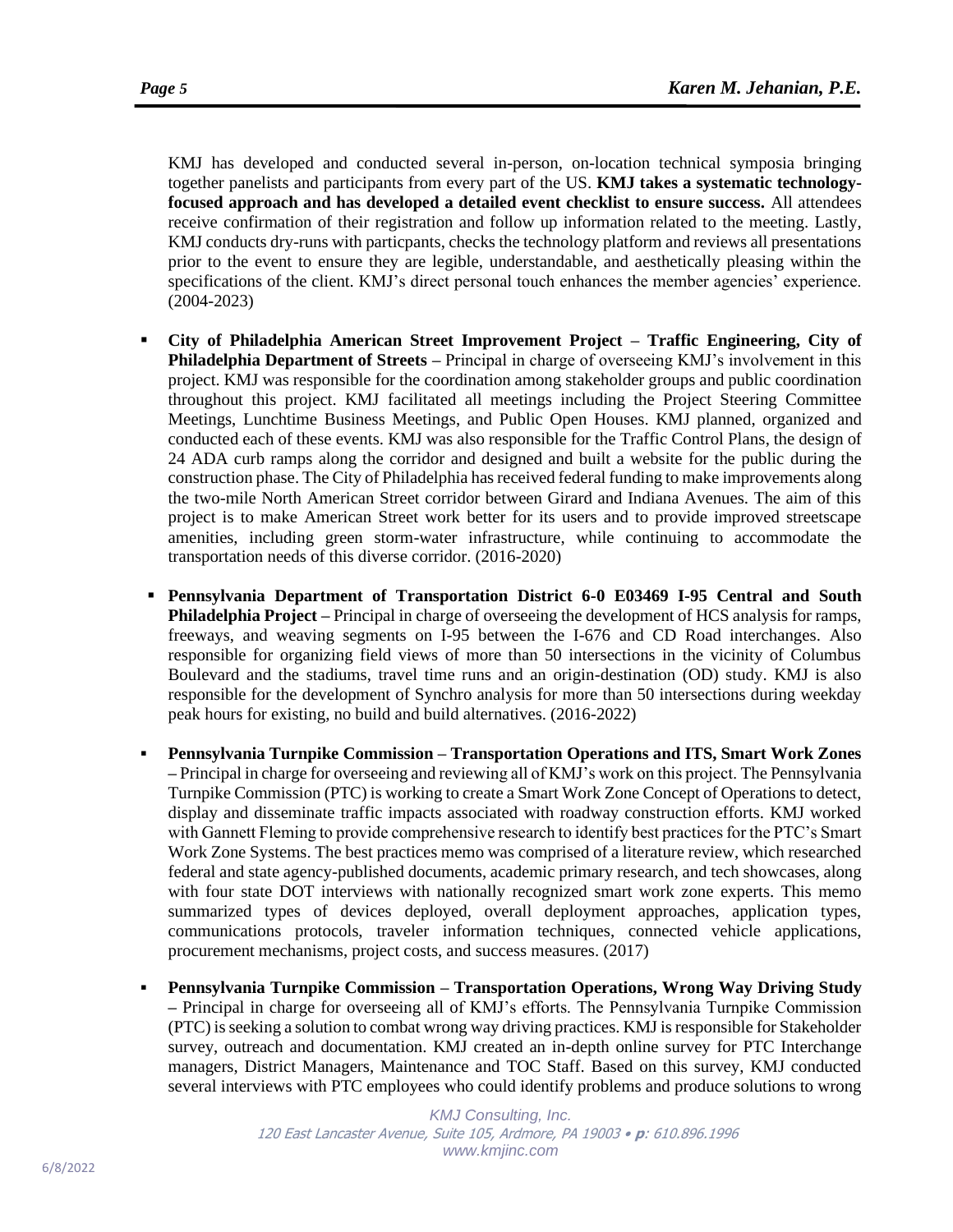way driving on the turnpike and surrounding roadways. These survey and interview results helped shape a mitigation plan to reduce common factors (poor pavement markings, poor signage, distracted driving, etc.) that caused drivers to travel the wrong way on the turnpike. (2017)

- **Philadelphia International Airport On-Call Planning Services, Philadelphia PA-** Principal in charge of KMJ's efforts on this project. The Philadelphia International Airport seeks to improve ground transportation options by providing a Transportation Network Companies (TNC) Parking facility. KMJ is responsible for the parking utilization analysis in the existing TNC Lot, and provided recommendations for a potential new valet/TNC Lot. KMJ also evaluated two traffic signals at the International Plaza Driveway and the Cell Phone Lot Driveway to determine congestion issues and potential improvements. This involved verifying existing conditions, calculating clearance timings and conflict factors, and measuring sight distance. KMJ conducted 14-hour manual turning movement traffic counts at both intersections and conducted capacity analysis using Synchro 9.
- **Pennsylvania Turnpike Commission – Transportation Operations and ITS Training –**Principal in Charge of overseeing KMJ's efforts on this project. The Pennsylvania Turnpike Commission (PTC) is continually working to create a more effective, efficient, and safe toll road. KMJ worked with AECOM, PTC, and Daktronics to create a training program for PTC Traffic Operations Center (TOC) Staff. That provided step-by-step visual and textual instructions on proper operation of DMS signs in Daktronics Vanguard software. KMJ conducted two training sessions on the PTC's new Full Color DMS. Training sessions included Duty Officers (DOs) that emphasized usage of the message library for consistency, accuracy, and simplicity. (2016)
- **Pennsylvania Department of Transportation E03413 District 6-0 Low-Cost Safety Improvements - WO #1, WO#3, WO#5 & WO #6 –** Principal in Charge of KMJ's efforts on this project. PennDOT District 6-0 pursues innovative low-cost safety approaches to improve high crash locations and corridors within the district. KMJ was responsible for three work orders: WO#1 -Intersection Safety Implementation Plan (ISIP), WO#3 – New Falls Road and WO#5 – Levick Street. In the ISIP assignment, KMJ prepared construction plans, signal plans, and pavement marking and signing plans for various intersections in all five D6 counties. For New Falls Road, KMJ prepared traffic signal plans for five signalized intersections. KMJ was also responsible for preparing traffic signal plans for ten intersections as well as an interconnect plan for the 1.3-mile roadway of Levick Street. (2016-2020)
- **City of Philadelphia Lincoln Drive Resurfacing and Restoration - Traffic Signal Design, City of Philadelphia Department of Streets-** Principal responsible for quality assurance and quality control for all aspects of KMJ's involvement including the oversee of traffic signal design, equipment placement, and preparing of final traffic signal permit plans. This work is part of the city-wide traffic engineering design services to assist with highway projects, including the preliminary and final design of traffic signals, streets and roads, traffic calming measures, school zone safety improvements, street re-paving packages, ADA ramps, Intelligent Transportation Systems (ITS), traffic studies, design of line stripping, traffic control signage and trails. KMJ is responsible for conducting field observations and preparing final traffic signal permit plans for six intersections along Lincoln Drive**.** (2012-2016)
- **City of Philadelphia Roosevelt Boulevard Multimodal Corridor Program -Traffic Engineering, City of Philadelphia Department of Streets-** Principal in charge for overseeing all aspects of KMJ's work on this project. The City of Philadelphia Department of Streets has taken on the robust effort to transform the bustling yet problematic Roosevelt Boulevard to a modern multimodal transportation corridor. KMJ is responsible for preparing the Synchro Model for 40 complex intersections along the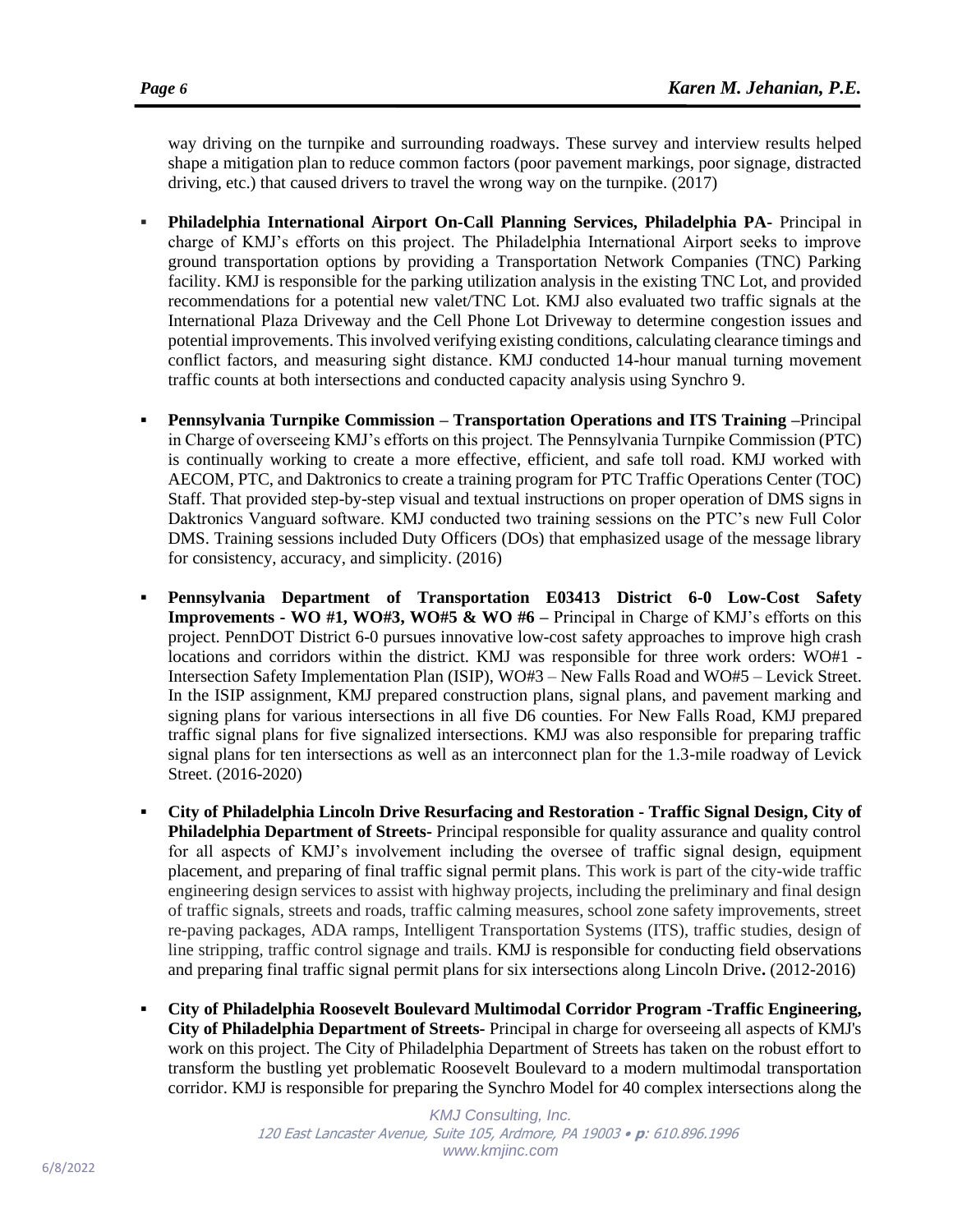Roosevelt Boulevard Corridor, between Broad Street and Devereaux Street. KMJ also conducted field observations, verified roadways and traffic signal conditions and collected data to verify the Synchro Model. (2015-2019)

- **Historic Street Condition Study, City of Philadelphia Department of Streets Responsible for** establishing the objective rating system based upon both quantitative and qualitative criteria. KMJ performed the field investigations and prepared the base analytical database/spreadsheet used to assess the historic street blocks. The rating criteria included the area of, depressed/sagging road; block/brick missing; patching/pave-over; material inconsistent with the historic; and, condition of curb gutters. Each block was rated by each of the five criteria and assigned a numerical value from 1 to 20, then summed. The higher the total score, the lower the integrity of the block. The data can be sorted by planning district, councilman district, and a number of other ways to assist the DOS in its prioritizing process. Budget numbers were established to assist in the prioritization process. This was the first update in more than 15 years. (2013-2016)
- **Winter Weather Response Plan, City of Philadelphia Department of Streets** Responsible for all staff facilitation, team leadership and innovative problem-solving techniques. Prepared for and conducted focus groups with staff, conducted stakeholder and external partner interviews to understand available technology and state-of the-practice methods for snow removal, including chemical treatment, equipment, situational awareness and technology. The City of Philadelphia (COP) Department of Streets was re-examining its winter weather operations, including use of and application of chemical product, technology to gain situational awareness, and overall efficiency in its operations. The COP sought short term and long term high level recommendations to upgrade the City's Winter Weather Response system. (2015)
- **City of Philadelphia Traffic Operations and ITS (TOITS) – Bustleton Avenue South, City of Philadelphia Department of the Streets** – Principal responsible for quality assurance for all projects under this assignment. Oversaw the preparation, preliminary and final design plans for 11 signalized intersections, and safety review reports for the entire Bustleton Avenue South corridor. The City of Philadelphia Department of Streets sought to identify, plan, design and construct improvements to make streets and intersections safer for all roadway users. This program is the design and implementation of traffic signal and operational safety improvements along several corridors in the City of Philadelphia through a federal TIGER 3 Grant. (2012-2013)
- **City of Philadelphia Traffic Operations and ITS (TOITS), Allegheny Avenue and Academy Road Traffic Signal Retiming, City of Philadelphia Department of Streets –** Principal responsible for quality assurance for all projects under this assignment. KMJ was responsible for developing updated traffic signal timings for 21 intersections on Allegheny Avenue and 23 intersections on Academy Road. The City's objective was to improve traffic flow while providing for appropriate pedestrian clearance, yellow, and all-red times. Retiming traffic signals is one of the most costeffective ways to improve traffic flow, increase capacity, and reduce congestion. (2013-2015)
- **City of Philadelphia Traffic Operations and ITS (TOITS), Lindbergh Boulevard and Hunting Park Avenue Traffic Signal Retiming, City of Philadelphia Department of Streets –** Principal responsible for quality assurance for all projects under this assignment. KMJ was responsible for traffic signal retiming along 14 intersections on Lindbergh Avenue and 15 intersections on Hunting Park Avenue. The City of Philadelphia sought to improve mobility and the flow of traffic along major corridors within the City. Signal retiming remains as one of the most cost-effective ways to improve traffic flow, increase capacity, and reduce congestion. (2013-2014)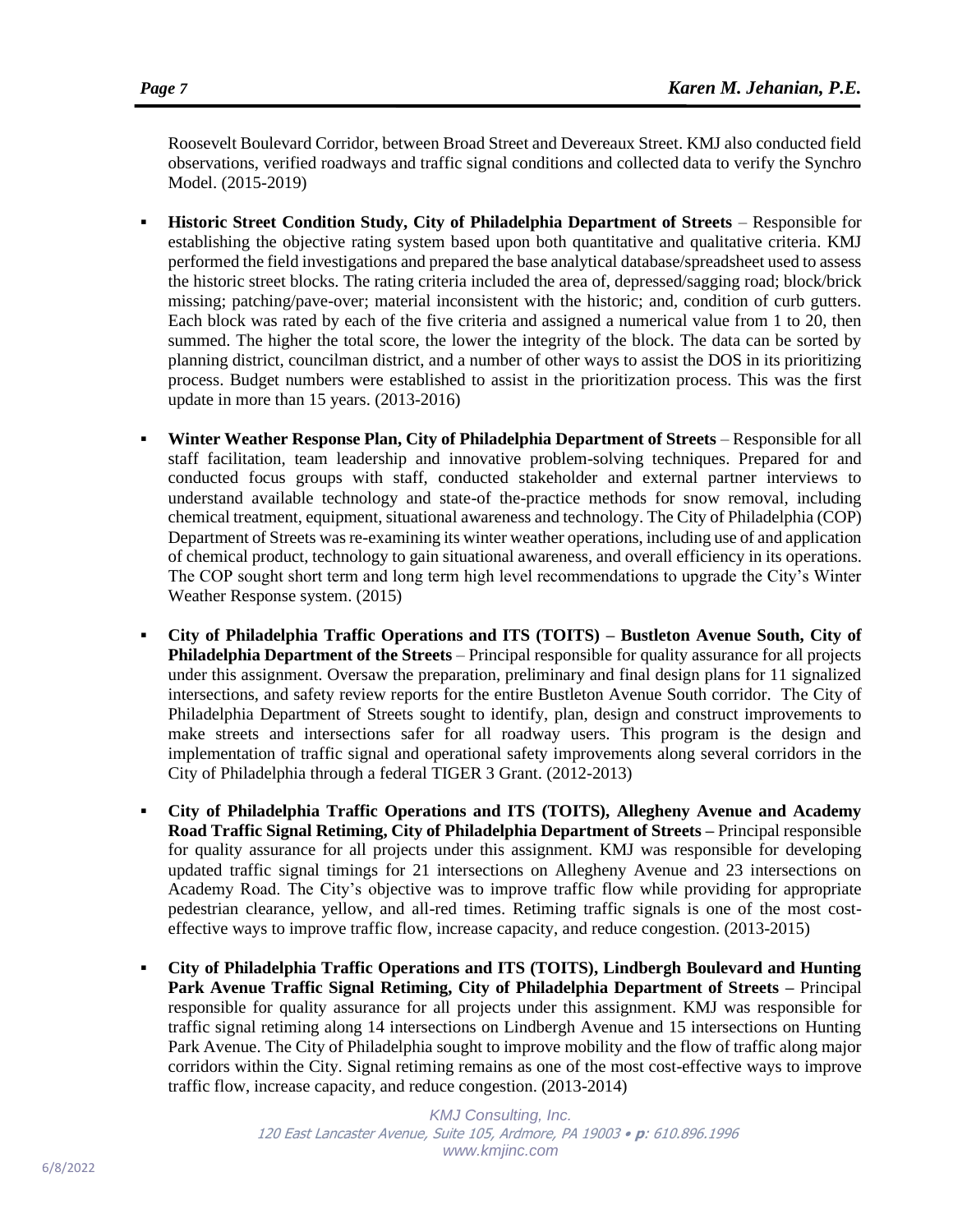- serves as a planning forum for NYC, Long Island, and the Lower Hudson Valley. To help address transportation-related needs and forecasting future conditions, NYMTC is implementing a specialized web-based transportation application (the Transportation Information Gateway) to function as a data warehouse, so member agencies can contribute databases to be viewed internally or by the public. Acting as a liaison between the NYMTC stakeholders and the Cambridge Systematics development team, KMJ fosters constructive dialogue to meet project requirements and address test-user feedback. As an integral part of the iterative "agile" software development process, KMJ created an intuitive, self-contained user feedback suite which contains detailed instructions pertinent to the current iteration, lists of known issues and project requirements, and a feedback input form. KMJ has also developed a method for extracting rich metadata from user feedback for distribution to both the developers and the steering committee to better understand avenues for future project development. (2014-2017)
- **Pennsylvania Turnpike Commission - Procurement of Real Time Traffic Flow Data -** Principal responsible for quality assurance for all KMJ tasks within this project. The Pennsylvania Turnpike Commission (PTC) is working to have real-time speed and travel time information for selected sections of the Turnpike System. The dissemination of such information is a key component in the efficient use of transportation facilities, which in turn can be used to inform travelers. As part of this project, the PTC sought an independent source to collect travel time information to ensure the accuracy and reliability of the real-time data collected by the vendor. KMJ along with Texas A&M Transportation Institute are jointly conducting a validation of the vendor's real-time traffic information on the Pennsylvania Turnpike. The report summarizes data collected across 29 miles of rural and urban sections of the Turnpike and is compared to the vendor's traffic data to meet PTC accuracy requirements. KMJ mapped out locations for sections of the Turnpike and installed BlueTOAD™ devices to collect high quality, timely, reliable, and relevant traffic speed and travel time information. (2014-2016)
- **Example 1 River Avenue Improvement Initiative, Camden County, NJ** Principal responsible for quality assurance for all analyses conducted as part this project. The Coopers Ferry Development Association initiated a signal retiming study for River Avenue in Camden, New Jersey, in response to resident complaints. This corridor is used by motorists as an alternative to NJ Route 130 in Pennsauken Township, New Jersey. Traffic signal retiming was identified as a way to discourage use of the River Avenue corridor by heavy vehicles while maintaining intra-neighborhood travel times. As part of this project, KMJ is determining the new traffic signal timings along the River Avenue, in compliance with the current general practices, rules and guidelines followed by Camden County, New Jersey. (2015)
- **Pennsylvania Department of Transportation E01381/E03106 TMC Support Services, District 6-0** – Principal in charge of KMJ's Traffic Management Center (TMC) Technicians staff and oversight of the training program. As part of a multi-disciplinary team, KMJ's Traffic Management Center (TMC) Technicians staff the District 6-0 Regional TMC. The TMC technicians monitor and operate the District 6-0 ITS Components, such as CCTV, DMS, incident management, ramp metering, and travel times to effectively and efficiently manage the roadway network. KMJ provides ongoing training to the TMC technicians as part of this contract. The technicians have been instructed by KMJ on basic traffic signal operations including components and, timing, and software to enrich their understanding of traffic flow and allow them to better perform their tasks at the TMC. In conjunction, KMJ provided training on seven different types of traffic signal software used to communicate with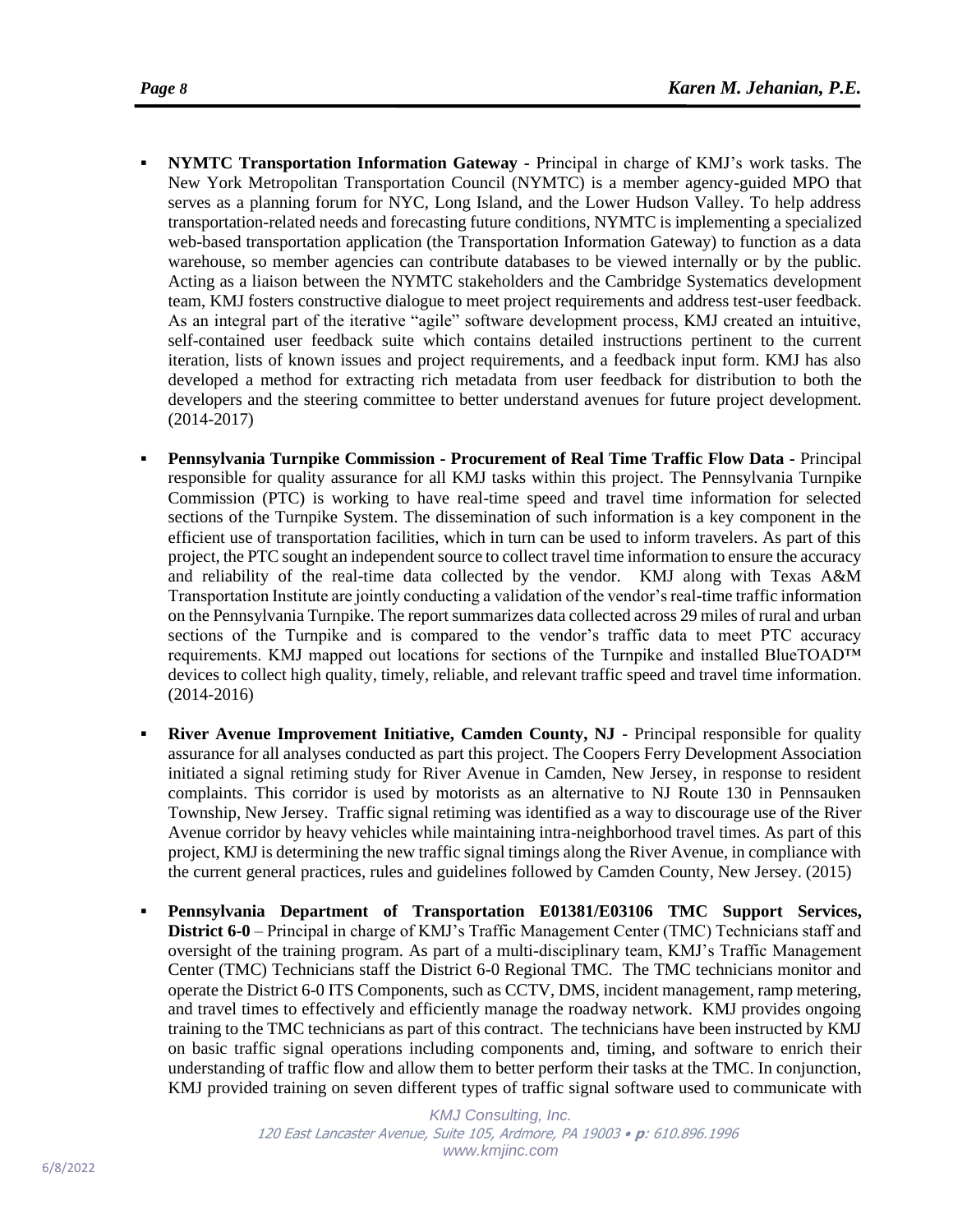hundreds of traffic signals throughout District 6-0. The technicians currently use the software in coordination with the District Traffic Signal Supervisors to monitor communication and check timings and phasing on District 6-0 traffic signals. KMJ also provides training to the TMC technicians on the VPP Suite performance measures tools. Technicians are provided with a detailed explanation on each of the tools and then guided through hands-on instruction as to how the tools can expand their use of the systems within the TMC for PennDOT's benefit. (2008-2017)

- **30th Street Station Precinct Joint Master Plan** Project Principal/QA officer for this study. A 30th Street Station District Joint Master Plan is being developed with AMTRAK, Drexel University, and Brandywine Realty Trust. This Master Plan will take into account development in and around the 30th Street Station area, including Drexel University's Innovation Neighborhood. KMJ is responsible for collecting and evaluating the current vehicular traffic conditions in the area surrounding 30th Street Station; as well as comparing the current conditions to several studies previously conducted in the area. KMJ is also responsible for evaluating future conditions with new development in the area and determining recommendations for future congestion reduction. (2014-2016)
- **City of Philadelphia Historic Streets Curb Ramp Design, City of Philadelphia Department of Streets-** Principal responsible for conducting and overseeing the conceptual design of 12 ADA curb ramps throughout the City of Philadelphia. This work order is for the reconstruction of three historical streets (Maiden Street in Manayunk and American Street and Waverly Streets in Center City) as well as community outreach to convey information about the project to residents and businesses. Creative solutions were required at all locations due to the historical nature of the roadways and adjacent buildings. For example, a raised crosswalk was implemented for one crossing on American Street due to the historical buildings and staircases on the corners as well as high curbs and steep grades along the sidewalk. (2015-2017)
- **Pennsylvania Department of Transportation E01041 BHSTE Open End** Principal responsible for quality assurance for all projects under this assignment. Oversaw the training process during the start-up phase of the RTMC, as KMJ prepared training materials and delivered customer service training for the RTMC technicians. As part of the Traffic Engineering, ITS, Congestion Management, and Incident Management Services Open-End contract, PennDOT sought to accomplish two goals: 1) staffing its newly formed Regional Traffic Management Center (RTMC) and 2) training its staff. As an RTMC, District 8 had 24/7 operations, coordinated with emergency management agencies, local police and fire, as well as, the public. As such, understanding basic customer service concepts, such as responsive communication, was necessary for the new staff members to provide knowledgeable, accurate, and reliable information to their customers. (2012)
- **City of Philadelphia Citywide Traffic Signal Retiming Initiative, City of Philadelphia Department of Streets** – Principal responsible for quality assurance for all projects under this assignment. Oversaw KMJ's efforts providing analysis, data collection, data management, travel time and delay studies and other analyses conducted to compare conditions before and after traffic signal retiming for several major corridors within the City of Philadelphia. Bluetooth™ technology was used to conduct the evaluation. The City of Philadelphia seeks to improve mobility and the flow of traffic along 21 major corridors within the city. Signal retiming remains as one of the most cost effective ways to improve traffic flow, increase capacity, and reduce congestion. (2010-2014)
- **Pennsylvania Department of Transportation E02300 BHSTE-ITS Open End Agreement WO#1 & WO#7** – Principal responsible for quality assurance for all assignments under this work order. Two specific assignments associated with this project include the Traffic Signal Implementation Plan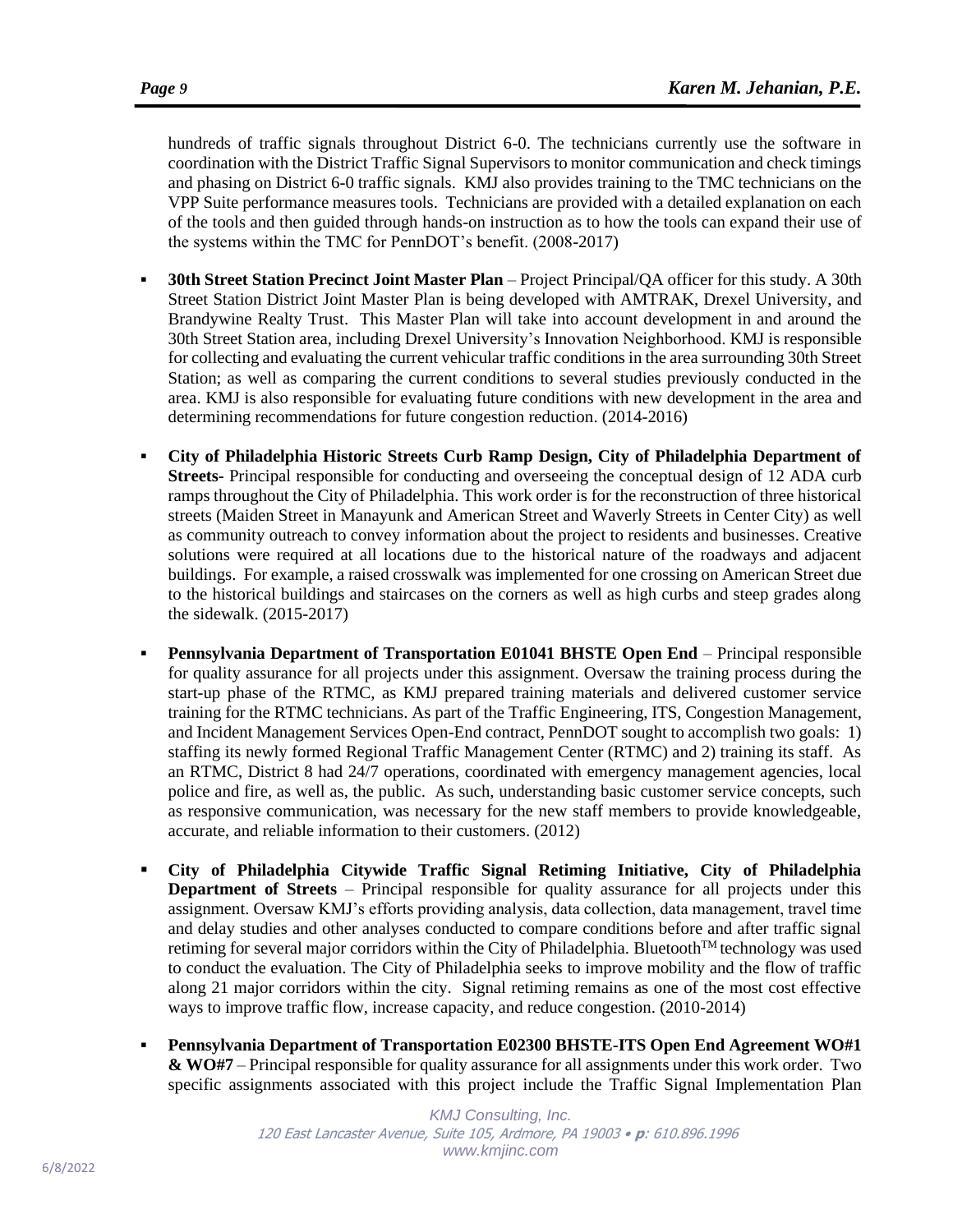(WO#1) and Congested Corridors Program (WO#7). In the Traffic Signal Implementation Plan assignment, KMJ is supporting development of the "Pennsylvania Traffic Signal Maintenance and Operations Program." In an effort to manage congestion on signalized arterials, PennDOT is exploring new ways to manage the signalized roadway system. In the Congested Corridors Program, KMJ is providing support in the identification of innovative and cost-effective solutions for congested corridors in PA applicable to signalized arterial corridors. (2011-2013)

- **Pennsylvania Turnpike Commission, GCE Contract No. 4400003106 –** Principal in charge of preparing the 2015 **ITS Long-range Plan Update**. The Pennsylvania Turnpike (PTC) opened in 1940 as the Nation's first toll road. KMJ is providing support to the ITS/Traffic Section of the PTC and has updated its ITS Long-range Plan to include future-looking initiatives such as, connected and automated vehicles, road weather systems, work zones and enhanced situational awareness. These future initiatives will be phased in through the Capital Planning and other processes. The Long-range Plan Update is one of several plans that will be rolled into the Transportation Systems Management and Operations (TSMO) Plan. KMJis supporting the **Emergency Transportation Operation Procedures (ETOP)** to develop a document that defines needed procedures, implements high priority actions, details the emergency transportation operations organizational structures, and assigns responsibilities to accomplish the PTC's transportation emergency operations objectives. KMJ is also planning and facilitating a series of **Peer-to-Peer webcasts** with other toll agencies to share/exchange information on pertinent topics. These webcasts give agencies an opportunity to convey information and exchange ideas to improve operations. KMJ is also conducting the **Emergency Call Box Removal Plan Analysis** to provide a recommended course of action to the PTC based upon wireless cell coverage gaps, critical infrastructure, CCTV camera locations and construction project limits. In addition, KMJ jointly facilitated the Operations Technology committee for the Infrastructure Preservation strategic planning effort in 2013-2014. KMJ also contributed to the National Best Practices report prepared in 2013; summarizing interviews from toll agencies around the country and identifying best practices for the Pennsylvania Turnpike Commission to consider. (2012-2017)
- **Pennsylvania Department of Transportation E02030 District 8-0 Maintenance and Traffic Units Open End Engineering Agreement** – Principal responsible for quality assurance. WO#2 to identify and summarize the Roles and Responsibilities of the PennDOT District 8-0 RTMC Staff to facilitate transfer to the new combined RTMC facility. KMJ supported the team on this WO by capturing and summarizing staff roles and responsibilities through personal and telephone interviews. KMJ will continue supporting the RTMC relocation effort through future work orders. (2010-2015)
- **Pennsylvania Department of Transportation E01254/E02599 District 6-0 Traffic Signal/Safety Support** – Quality assurance officer responsible for overseeing the preparation of traffic signal permit drawings (both new permits and permit revisions), the preparation of traffic signal construction plans, as-built plans, traffic data collection and analysis, safety reviews, the preparation of interconnect/communication plans, coordinated signal system design, and additional consultation services on an as needed and assigned basis. (2007-2018)
- **Pennsylvania Department of Transportation E01271/ E02948 District 6-0 ITS Design and Support WO#1 & WO#2** – Assisted with quality assurance associated with the evaluations of ITS technologies to monitor and manage traffic congestion. Two assignments were completed including the evaluation of Bluetooth readers using E-ZPass technology to collect and report travel time and speed information along I-76 and a study to document conditions along I-476 in anticipation of the ramp metering system completion. (2009-2018)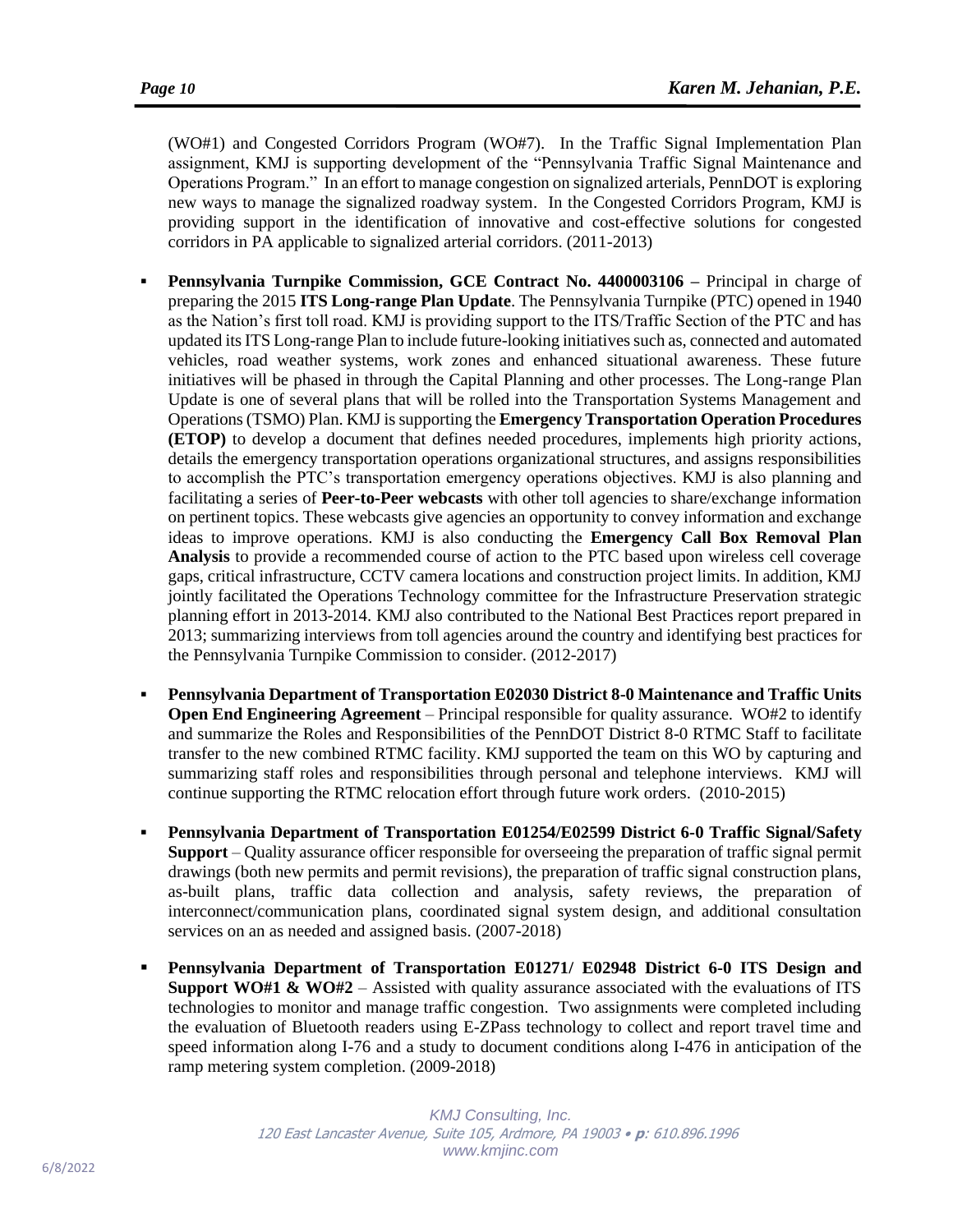- **City of Philadelphia On-Call ADA Design & Construction, City of Philadelphia Department of Streets –** Principal responsible for quality assurance associated with KMJ's role in the as-built reviews of 83 recently constructed curb ramps throughout the City of Philadelphia. The City of Philadelphia Department of Streets is undertaking a robust effort to evaluate recently constructed curb ramps within the City to ensure they are ADA compliant. As part of this work, field investigations were conducted to measure all controlling criteria needed to assess each ramp's compliance with PennDOT and Streets' Department ADA standards. This field work was performed using smart-levels and PennDOT's CS-4401 form and developing photo logs. A Quality Control (QC) checklist was also completed noting general conditions, pedestrian access route, ponding, triangular landing area, detectable warning surface, cheek wall, step & handrail, and on-street parking. Summary sheets for each ramp work order were created indicating the compliance status of each ramp (Acceptable or Ramps in Need of Repair/Reconstruction). Where ramps were deemed in need of repair/reconstruction, deficiencies found from the field investigations were noted. Identified deficiencies can then be corrected by the contractor to ensure the curb ramps are ADA compliant. (2013-2016)
- **Pennsylvania Department of Transportation E02542 Roundabout Support, Lancaster County –** Principal responsible for quality assurance associated with KMJ's role in this pilot study for locating roundabouts. KMJ's tasks included identifying roadway locations in Lancaster County with congestion issues, crash history, and other safety concerns. The identified locations were ranked based on the Equivalent Property Damage Only (EPDO) value, similar to the process PennDOT District 8- 0 uses to evaluate intersection improvements under the Safety Improvement Plan. Each identified intersection and corridor was then ranked based on the crash history, average daily traffic, congested corridors, posted speed limits, existing grades, existing intersection controls, potential for displacements, and the presence of 4(f) properties. Findings were summarized and presented in the "Lancaster County Roundabout Pilot Study" report. (2013)
- **Pennsylvania Department of Transportation Highway Occupancy Permit (HOP) Application Reviews (District 2-0: E01107/E02521/E03731; District 6-0: E01208/E02605/E03966: District 8-0 E01021/E02053/E02970/E04312)** – Responsible for quality assurance for these projects to review HOP applications, including traffic impact studies, signing and striping plans, signal permit plans, level of service and capacity analyses, trip forecasting (generation, distribution, modal split, and assignment), signal warrant analyses, turn lane and phasing warrant analyses, signal timing, phasing, coordination, data collection, and preparation of final review comments. (District 2-0: 2007-2021) (District 6-0: 2007-2022) (District 8-0: 2007-2023)
- **Pennsylvania Department of Transportation E02033 Bucks & Montgomery Counties Land Use Study –** Project manager responsible for analyzing land use patterns, growth trends, environmental constraints and transportation needs. The Pennsylvania Department of Transportation (PennDOT) sought short and long-term transportation solutions in an area encompassing central Bucks and Montgomery Counties in the southeastern area of the state. From these exercises, a group of transportation recommendations was produced. (2010-2014)
- **Montgomery County Planning Commission PA 100 Controlled Access & Future Growth Study –** Principal responsible for overseeing KMJ's efforts related to stakeholder involvement for this project. KMJ planned and conducted a charrette to identify traffic, access, and safety issues from the public officials and stakeholders in the area; and, an open house to review alternatives and study findings with the public, as well as plan for and conduct a final presentation to adopt the results of the final report. (2013)

*KMJ Consulting, Inc.* 120 East Lancaster Avenue, Suite 105, Ardmore, PA 19003 • **p**: 610.896.1996 *www.kmjinc.com*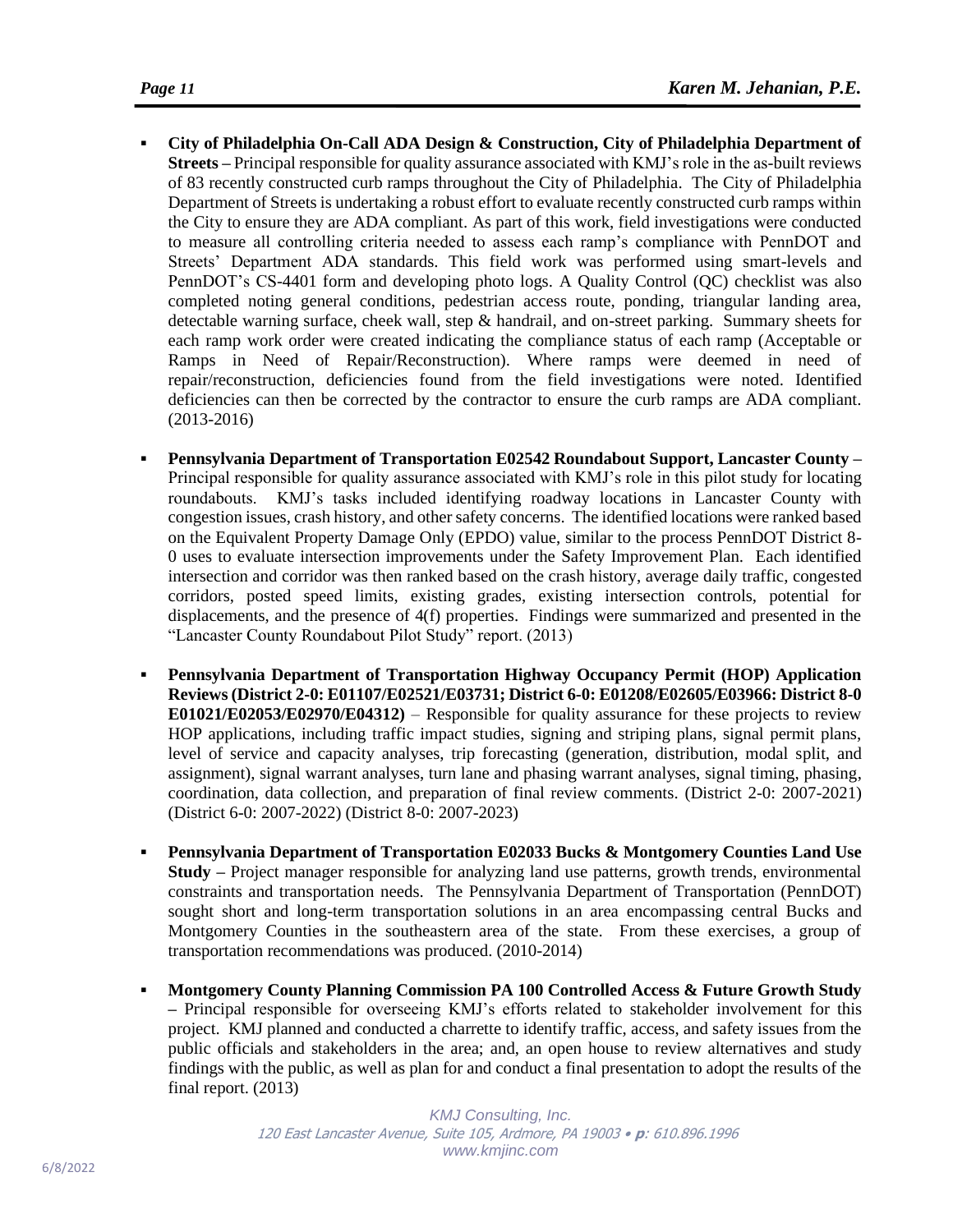- **City of Philadelphia On-Call Signal Integration, City of Philadelphia Department of Streets** Principal responsible for quality assurance and quality control for all aspects of KMJ's involvement. The City of Philadelphia Department of Streets sought to integrate its existing signal system and implement an expanded Advanced Traffic Management System (ATMS). The City of Philadelphia has upgraded about 800 of its 3,000 traffic signals to Type 170 controllers. These upgrades will improve traffic signal coordination and mobility saving the driver both time and money. KMJ has developed and deployed a consistent, repeatable and fail-safe process to produce intersection graphics and representative phasing movements for each intersection. This consistent process-driven approach will save the City money and provide a top quality product. (2011-2013)
- **Pennsylvania Department of Transportation E01259 BHSTE Open End Agreement for Various Engineering Services and Environmental Studies - WO#7 ITS and Operations Planning Guidance** – Quality assurance officer responsible for the coordination with every PennDOT region and their associated planning organizations to document the current ITS planning practices. This combined with an investigative review of federal guidance and best practices was summarized in technical memorandums used to shape the ITS and Operations Planning Guidance Document. KMJ also completed the final review of the document to maximize the benefits of ITS and Operations through a standardized planning process. (2010-2011)
- **Pennsylvania Turnpike Commission, Traffic Engineering Services Open End, Contract No. 4400002182 WO#2 Service Plaza Dynamic Traveler Information Services, Statewide, PA** – Quality Assurance officer responsible for reviewing the work product that determined the state of practice for providing traveler information at service plazas along the Pennsylvania Turnpike. The work consisted of conducting meetings with internal stakeholders (e.g. Communications and Public Relations, Operations, Engineering, Legal/Concession Services, etc.), assessing the current and improved conditions of the service plazas from traveler information perspective, and providing recommendations for future implementations. (2011-2012)
- **Pennsylvania Department of Transportation E01040 BHSTE ITS Operations Support Services Incident Response Plan Development, Districts 6-0 and 11-0** – Quality assurance officer responsible for quality control for Incident Response Plan (IRP) development and review for regional Transportation Management Centers in PennDOT Engineering District 6-0 and District 11-0. The IRP's document the appropriate actions, ensure response consistency, and provide adequate guidance in the event that a neighboring district is required to assist in the incident management responsibilities. (2011-2012)
- **Pennsylvania Department of Transportation E01258 BHSTE Open End Agreement for Various Engineering Services and Environmental Studies – WO#6 Capitol Complex Emergency Evacuation Plan** – Principal responsible for oversight of data collection and assessment and analyses using VISSIM micro-simulation modeling tool in evaluating the efficiency and operability of the proposed Emergency Evacuation Plan for the Capitol Complex Area in Harrisburg, PA. Conclusions on the evaluation and the recommended improvements were presented in a report to PennDOT. (2012)
- **Delaware Department of Transportation Traffic Impact Study Services (Agreements 1528, 1654-1655 & 1773-1774) –** Project Principal/QA officer for these traffic impact study reviews. This work includes data collection, field verification of intersections, development/review of current and projected traffic volumes, and analysis/review of existing and future traffic conditions both with and without the proposed site to identify potential impacts as a result of the development. In-depth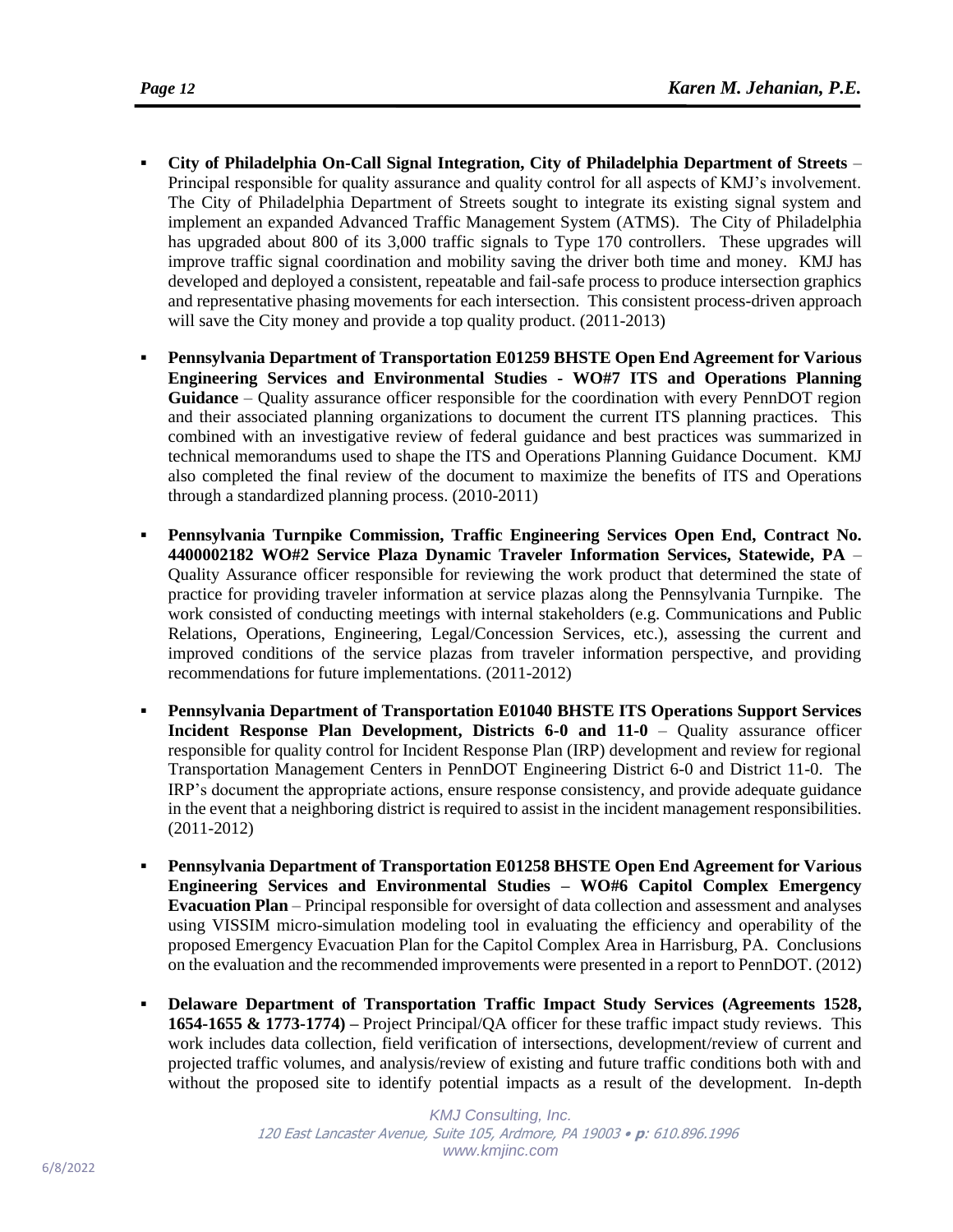investigations of the Synchro and/or HCS analyses will also be completed by KMJ staff to ensure proper modeling of the traffic operations. A list of recommendations is developed for the Final TIS review letter. (2013-2019)

- **Salvation Army Kroc Center Signal Warrant Analysis and Signal Design, City of Philadelphia Streets Department** – Quality Assurance Officer responsible for the traffic impact assessment, signal warrant analysis, and traffic signal design at the main entrance of the 130,000 square foot Joan Kroc Community Center. The Kroc Center doubles the assistance the Salvation Army provides by including programs addressing the economic, educational, health, recreational and spiritual needs of the regional community. A new driveway along Wissahickon Avenue was required to provide access to the center. As such, The City of Philadelphia required a traffic study to document the need for a traffic signal as well as the design of that traffic signal. (2010)
- **Overbrook Farms Traffic Study and Transportation Plan, Philadelphia, PA** Project Manager responsible for planning, conducting and summarizing the results of the Charrette and walking tour as part of the overall community transportation study. Responsibilities included working with the local residents to understand their issues and concerns regarding traffic and parking in the study area. (2010)
- **USDOT Road Weather Management Performance Metrics Development –** Principal responsible for quality assurance. The goal of this performance metrics project was to define a set of hypotheses and performance metrics and test those hypotheses with respect to road weather information to enhance safety, capacity and efficiency and minimize environmental impacts. The implementation of these metrics will enhance and help determine the effectiveness of FHWA's Road Weather Management Program as applied to traffic management (including traveler information), maintenance management, emergency management, transit management, transportation system performance, and driver performance. Eleven performance metrics were culled from over 60 generated by consultant and advisory group efforts. (2007)
- **Delaware Department of Transportation (Agreement 1389) Traffic Eng & ITS Open End, Task Order 8 – Training** – Project Director and Trainer responsible for the preparation and conduct of Customer Service and other training for DelDOT Traffic Management Center, engineering and related staff. A combination of discussion, group exercises and lecture were used to convey the material to the group. This hands-on course included basic knowledge in customer service presented through lecture, group exercises and coaching. (2007-2010)
- **Systems Engineering Support for Deployment of Dynamic Message Signs on I-295, Maine Department of Transportation, Westbrook, ME** – Project manager who reviewed existing MaineDOT Statewide ITS Architecture, ITS Strategic Plans and other relevant documents; prepared a systems engineering requirements checklist in accordance with 23 CFR 940; and prepared a summary report to document how a proposed Dynamic Message Sign (DMS) Deployment Project was consistent with the systems engineering requirements. The checklist was prepared at the onset of the procurement process so that it could be applied as the acquisition and installation of the DMSs were carried out. The summary report linked the elements of the deployment to relevant aspects of systems engineering requirements and identified gaps. (2007-2008)
- **Project Management Oversight, Federal Transit Administration, New York City, NY –** Program Director providing Project Management Oversight support to Urban Engineers, Inc. for the Second Avenue Subway and other projects in New York City for the Metropolitan Transportation Authority, sponsored in part by the Federal Transit Administration of the U. S. Department of Transportation.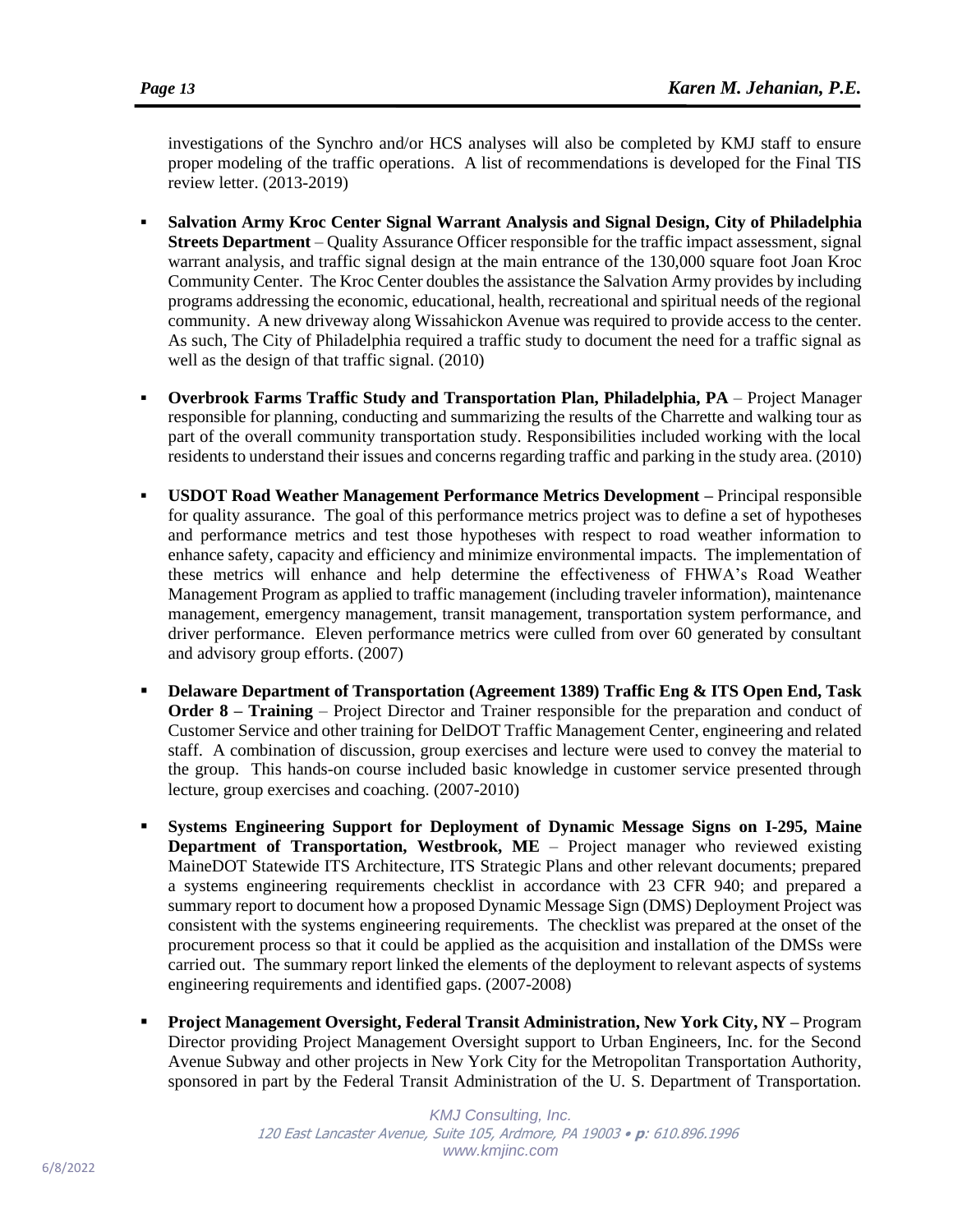This effort has included providing an on-site technical writing support function to review, format and quality check all outgoing documents as well as review of contract document control and configuration management implementation for compliance with Quality Implementation Procedures. Current KMJ tasks include project schedule and risk assessment analyses. (2005-2020)

- **Project Management Oversight, Federal Transit Administration, Various Locations** –Conducted construction safety assessments, quality assurance and quality control assessments, construction progress reviews and updates for major transit projects in FTA Regions 1 and 4. Projects ranged from one-mile trolley expansions to major system-wide upgrades and vehicle procurements involving interface with FTA headquarters, regional and local grantee agencies. Technical reviews included station/pedestrian/traffic conflicts, assurance of Transit ITS standards and inclusion of relevant ITS elements in new transit projects. Specific applications included automated vehicle location (AVL), system wide radio, computer-aided dispatch and various transit signal and vehicle procurements. Grantees included: Massachusetts Bay Transportation Authority, Washington Metropolitan Area Transit Authority, Memphis Area Transit Authority, and Hillsborough Area Regional Transit Authority. (1999-2002)
- **Pennsylvania Department of Transportation E00692 District 8-0 ITS Open End, Harrisburg Area ITS Oversight** – Project Manager for the review of contractor submittals related to testing and training for the PennDOT Engineering District 8-0 Traffic Management Center (TMC) and ITS deployment. Project activities included performing reviews of manufacturers' factory acceptance and site acceptance testing procedures for dynamic message signs, closed circuit TV, and highway advisory radio systems for PennDOT. The reviews analyzed compliance of the manufacturers' testing plans with relevant PennDOT procurement specifications and pointed out any deficiencies and omissions in those testing plans. The reviews also suggested improved testing procedures when warranted. The team also witnessed the final system acceptance testing at the TMC. (2007-2012)
- **Pennsylvania Department of Transportation RFQ 06-09 (C08) BHSTE 511 Support** Project Manager responsible for providing technical support to the Department's 511 deployment team, including 511 best practices related to system features, procurement mechanisms, public-private partnership activities and marketing. This effort also involved leading the (internal and external) stakeholder involvement process to ensure that relevant issues were addressed during the project development process. (2007-2008)
- **Bucks County Regional Traffic Study, Delaware Valley Regional Planning Commission, Bucks County, PA** – Project Manager to prepare the traffic calming feasibility study for 16 roadways in Bucks County, PA based on previously performed data collection and traffic engineering and safety studies. Ms. Jehanian planned for and participated in public meetings and testified during the public hearing. The PennDOT publication 383 as used as a guide to develop the regional plan. The comprehensive study determined whether local traffic calming measures could play a role in addressing regional issues related to truck traffic and speeding. Following the assessment of initial eligibility, a series of traffic calming measures were identified. (2007)
- **Long-Range ITS Plan and Architecture, Pennsylvania Turnpike Commission, Statewide, PA** Project Manager responsible for assisting in the preparation of a long range ITS Plan and Statewide Architecture for the PTC, both requiring consensus among the various PTC departments on their programmatic ITS priorities. KMJ conducted stakeholder workshops and interviews to ascertain the ITS needs of all internal and external stakeholders of the PTC. KMJ also developed a moderator guide which addressed ITS needs, goals and assumptions for ITS initiatives, and lessons learned from prior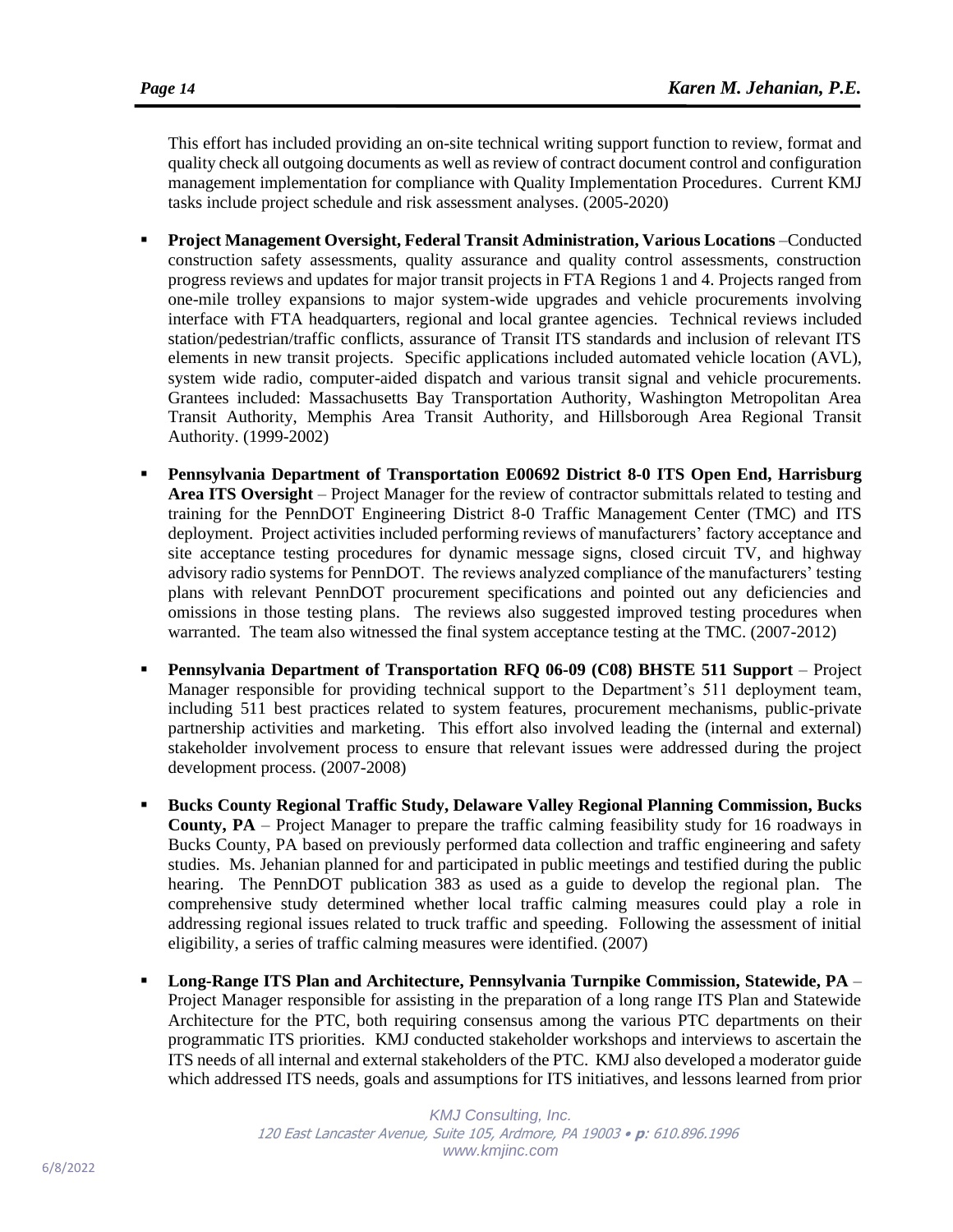ITS implementations. KMJ conducted a workshop to validate the responses and rank the needs and prepared a report. (2007)

- **Erie County 2030 Transportation Plan Review, Erie County, Erie, PA –** Project Manager responsible for the review of the existing Erie County 2030 Transportation Plan, adopted on November 19, 2003, to prepare for an update to comply with SAFETEA-LU and related regulations contained in 23 CFR 450.314 et al. The review was conducted in two major sections: 1) Comparison of subjects covered in the existing Erie Transportation Plan to mandated, minimum elements of a Transportation Plan as set forth in Section 6001 of SAFETEA-LU; and, 2) Specific, additional Plan components or adjunct documents required by SAFETEA-LU. (2006)
- **Bringhurst Street Traffic Study, Germantown Friends School, Philadelphia, PA** Project Manager for a number of studies conducted in conjunction with the Germantown Friends School (GFS) Master Plan and implementation thereof, including transportation master planning, parking, and general traffic operations studies. The latest project was a traffic study to assess the impacts of relocating one of the GFS parking facilities, including presentations at community meetings and zoning board of adjustment. (2006)
- **Environmental Impact Study Capacity Enhancement Program (CEP), Philadelphia International Airport, Philadelphia, PA** – Responsible for the transportation elements of this environmental impact statement prepared for the Philadelphia International Airport (PHL). Impacts to the internal and external transportation circulation system were explored and documented for the CEP. The three alternatives included re-alignment of the airport runway system that would have potential impact to the adjacent highway and freight rail network. Ms. Jehanian coordinated the transportation modeling process with the Delaware Valley Regional Planning Commission (DVRPC). This program was one of the first federally streamlined projects in the nation and the second EIS to be completed for PHL to address airside capacity. (2007)
- **Transportation Finance Needs Assessment, Delaware Valley Regional Planning Commission, Statewide, PA** – Served as Project Manager on this assignment to identify and project transportation needs for the Pennsylvania region. By inventorying peer regions, KMJ identified best practices in finance revenue and expenditures reporting. (2006)
- **Zoning Board of Adjustment – Expert Testimony, Keystone Outdoor Advertising Company**  KMJ Consulting, Inc. has provided expert testimony with regard to driver distraction for outdoor advertising signs, both static and electronic. Ms. Jehanian has testified before the Philadelphia Zoning Board of Adjustment in the matter establishing that static billboard advertising signs do not cause significant driver distraction and that there is no cause and effect between these signs and traffic accidents. (2006)
- **A Course in Practical Traffic Engineering Concepts, Delaware Center for Transportation, DE**  – Prepared and conducted a series of courses on traffic engineering subjects, such as traffic flow theory, pedestrian theory and practice, volume studies, field studies and the MUTCD to name a few. Each course included a presentation, discussion, an in-class exercise, and a learning evaluation tool. All course print materials and PowerPoint presentations were prepared by KMJ's in-house staff. These courses were given to Delaware Department of Transportation staff as part of their on-going in-house training program. (2004)
- *KMJ Consulting, Inc.* South Carolina Advanced Traveler Information System, South Carolina Department of **Transportation, Statewide, SC** *–* Project Manager responsible for the *Review the National ATIS*

120 East Lancaster Avenue, Suite 105, Ardmore, PA 19003 • **p**: 610.896.1996 *www.kmjinc.com*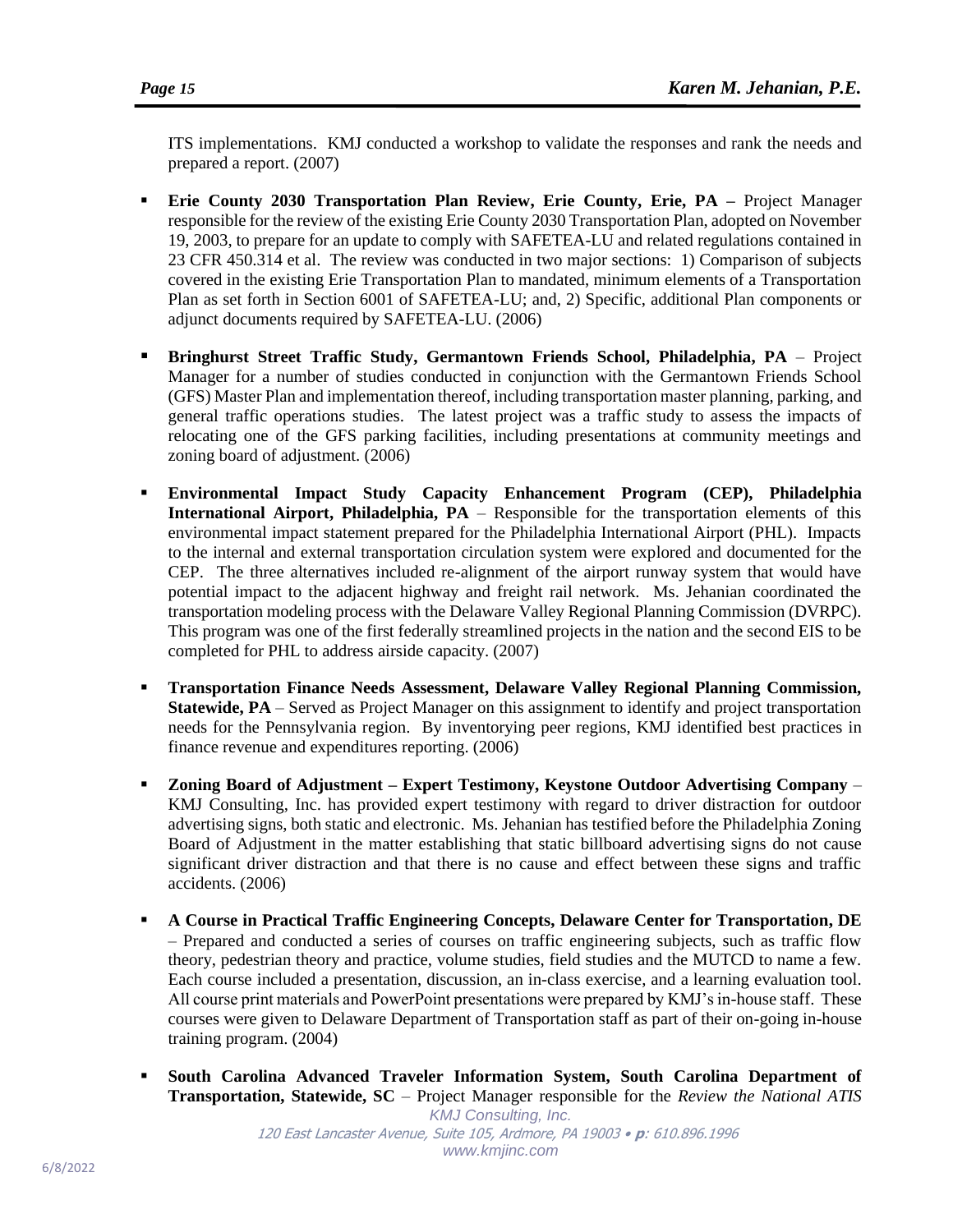*Status* task which involved the review of the guidelines and state-of-the-practice of ATIS on a national level addressing such issues as existing best practices, lessons learned, existing private participation in ATIS on a national level, and future technologies. This effort included both a literature review as well as an interview process with operators of existing ATIS systems. The research was summarized in a technical memorandum. (2004)

- **Transportation Improvement Needs Analysis, City of Corry, Southeast Erie County, PA –** Served as Project Manager responsible to identify and document potential funding sources for this transportation improvement project in PennDOT's District 1-0, Erie County. The effort included conducting interviews and research to determine the applicable funding sources and availability of funding. Both traditional and non-traditional funding sources were uncovered as part of this effort. (2001)
- **Robert Morris Hotel Traffic Engineering Services, 1701 Partners LP, Philadelphia, PA** Principal in charge responsible for oversight of conceptual improvement plan to graphically illustrate the final design studied within the traffic study. Development of the historic Robert Morris Hotel required a passenger loading zone along 17th Street, between the Benjamin Franklin Parkway and Arch Street. The passenger loading zone would reduce 17th Street from three lanes to two lanes. KMJ gathered necessary traffic data, modeled the study area using SYNCHRO/SimTRAFFIC, made signal timing modification recommendations and produced a letter report to the City of Philadelphia Streets Department to summarize the analyses and conclusions. (2008)
- **223 Washington Square Loading Dock Analysis, Turchi Inc., Philadelphia, PA**  Principal in charge responsible for ZBA testimony, report preparation and overseeing the evaluation of the roadway network and its ability to support delivery and service traffic to and from a proposed loading dock in the Washington Square district of Center City Philadelphia. KMJ completed turning radii analyses and illustrative plans using Bentley's Microstation and Autoturn software packages. The letter report included an evaluation of intersection sight distance relative to AASHTO and City of Philadelphia Streets Department requirements. Expert testimony before the City's Zoning Board of Adjustment was provided relative to the loading dock, truck access and vehicular parking. (2008)
- **Integrated Network for Transportation Information (INTI), ITS America, Washington, DC** One of a team of consultants to ITSA to define the INTI conference, its goals, outcomes and procedures. The team prepared relevant white papers and organized and conducted the technical program for this groundbreaking conference to set the pace for the transfer of information in America. The white papers prepared by KMJ discussed the relevance and business model for the Cable television industry in America. As a follow up to the conference, the team compiled the outcomes and prepared a summary paper to ITS America for its use. (2000)
- **Transportation Management Plan, Doylestown Borough, Doylestown, PA** Conducted a transportation management study for the borough with the main emphasis on traffic calming within the borough. The study process included planning and conducting two public meetings/workshops to present and discuss the traffic calming toolbox and transportation management process. Integral to this effort was the identification of traffic and pedestrian patterns. The following outputs were generated by the study: Existing Conditions Overview, Gateway Analysis and Strategies, Local Issues and Recommendations, Traffic Calming Toolbox for Doylestown Borough, Transportation Management Process, Funding Sources, Priorities, and Timeline. (2000)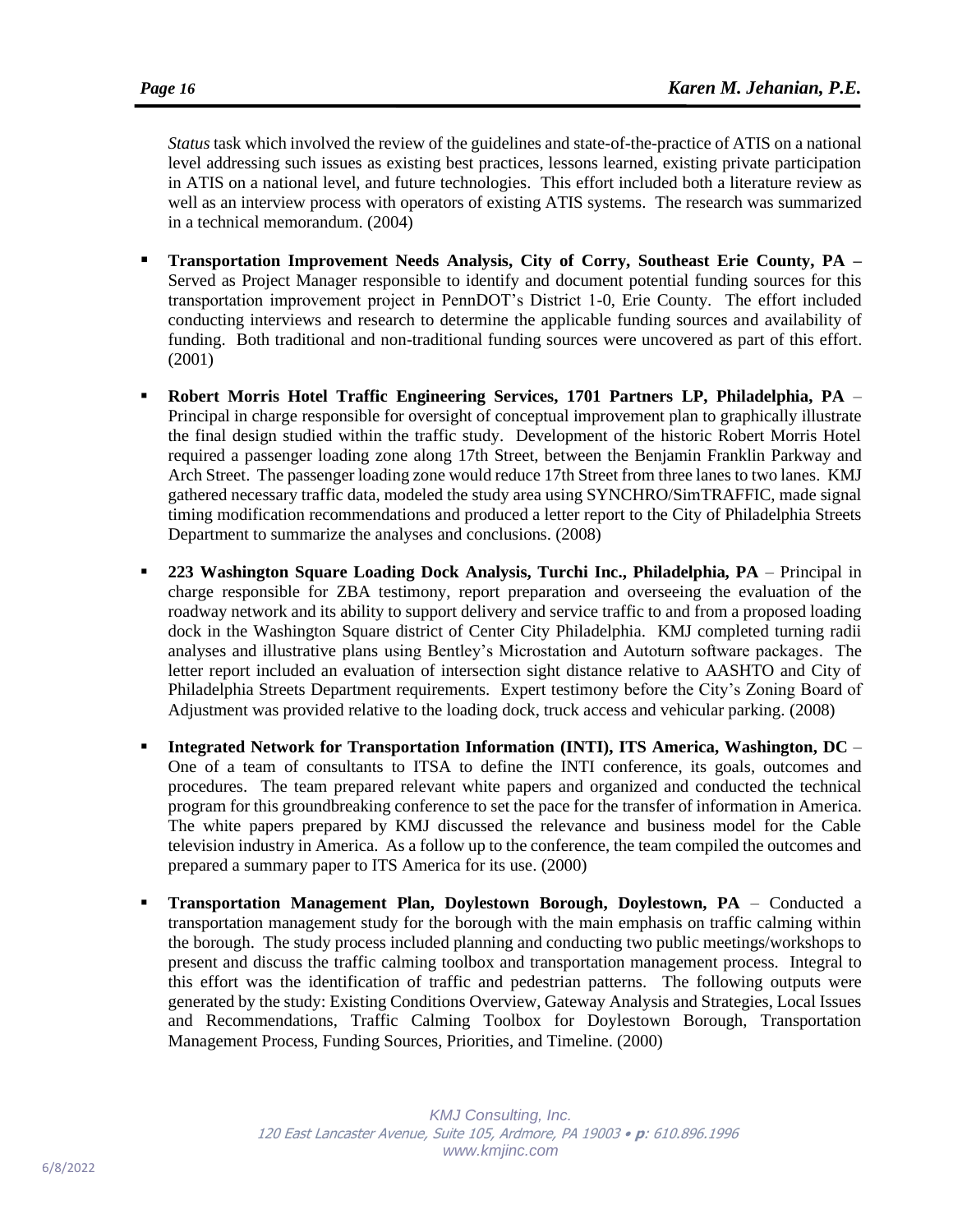- Parking Feasibility Study, Enterprise Center, Philadelphia, PA Conducted a parking feasibility and transportation study for the expansion of this business incubator, commercial, and retail center in West Philadelphia. The parking feasibility was assessed as part of a regional transportation hub to provide parking and other amenities to increase the use of transit and attract development to the area. (1999)
- **Parking and Circulation Study, Germantown Friends School, Philadelphia, PA** Conducted a parking and circulation analysis in conjunction with campus master planning effort. This included an analysis of the traffic and pedestrian patterns at the intersections bounding the main campus. In addition, internal pedestrian travel patterns were evaluated to master plan future access and travel ways into and within the campus. Detailed analyses were conducted to establish the level of parking existing and required by the user group. In addition, the drop-off and pick-up activity was documented and estimated for future uses and opportunities for relocation. (1999)
- **Route 10 Trolley, SEPTA, Philadelphia, PA** As Project Manager, led the effort to conduct a twophased project to first design improvements at two isolated intersections along SEPTA's Route 10 trolley line and then evaluate the ability to improve transit travel time through a variety of traffic signal timing modifications. The Route 10 trolley is a light rail line that operates with vehicular traffic, moving on the green signal for the vehicular traffic. The study purpose was to evaluate trolley preemption and/or techniques, such as relocation of trolley stops, to improve the trolley travel time along this route. To facilitate the analysis, the TRAF-NETSIM software simulation package was customized to enable the analysis to simulate, animate, and analyze the integrated traffic and trolley operation.
- **Traffic Calming Circle Evaluation for the Shippan Avenue Corridor, City of Stamford, Stamford, CT** – Project Manager for this corridor-wide assessment of traffic calming needs in the City of Stamford. Ten intersections were evaluated to determine their eligibility for traffic calming measures. Criteria included sight distance, accident history, road width, traffic control, and distance to the next intersection. The criteria established as part of this effort were used citywide. Traffic calming circles were designed and implemented at two of the locations evaluated as part of this study.
- **Transportation Master Plan, Brigham and Women's Hospital, Longwood Medical Area, Boston, MA** – Served in a lead technical role in the preparation of a transportation master plan for this hospital. The study included an origin-destination survey using multilingual mail back questionnaires, the evaluation of pedestrian travel and vehicular travel, and an identification of the hospital's demographics. Modes split and vehicle occupancy rates were calculated for all categories of institution users. This information was used to project future travel demand for all modes. The result was an overall transportation master plan to carry Brigham and Women's Hospital through the 1990's. Also involved in a similar project for the Harvard Medical School in the Longwood Medical Area.
- **User Needs and Marketability, I-95 Corridor Coalition, Pennsylvania Turnpike Commission**  Project Director for this study to identify the information needs of travelers within the I-95 corridor, the market for this information, and the institutional issues or barriers related to providing this information to the traveling public. Conducted focus groups, individual interviews, and numerous meetings in cities along the I-95 Corridor as part of this market research study. Surveys, analysis, and market potential of information services for transit, rail, air, and auto travelers were conducted. The I-95 Corridor Coalition is a consortium of transportation agencies from Maine to Virginia interested in providing a seamless intermodal transportation system for travelers in the corridor.

## *Publications:*